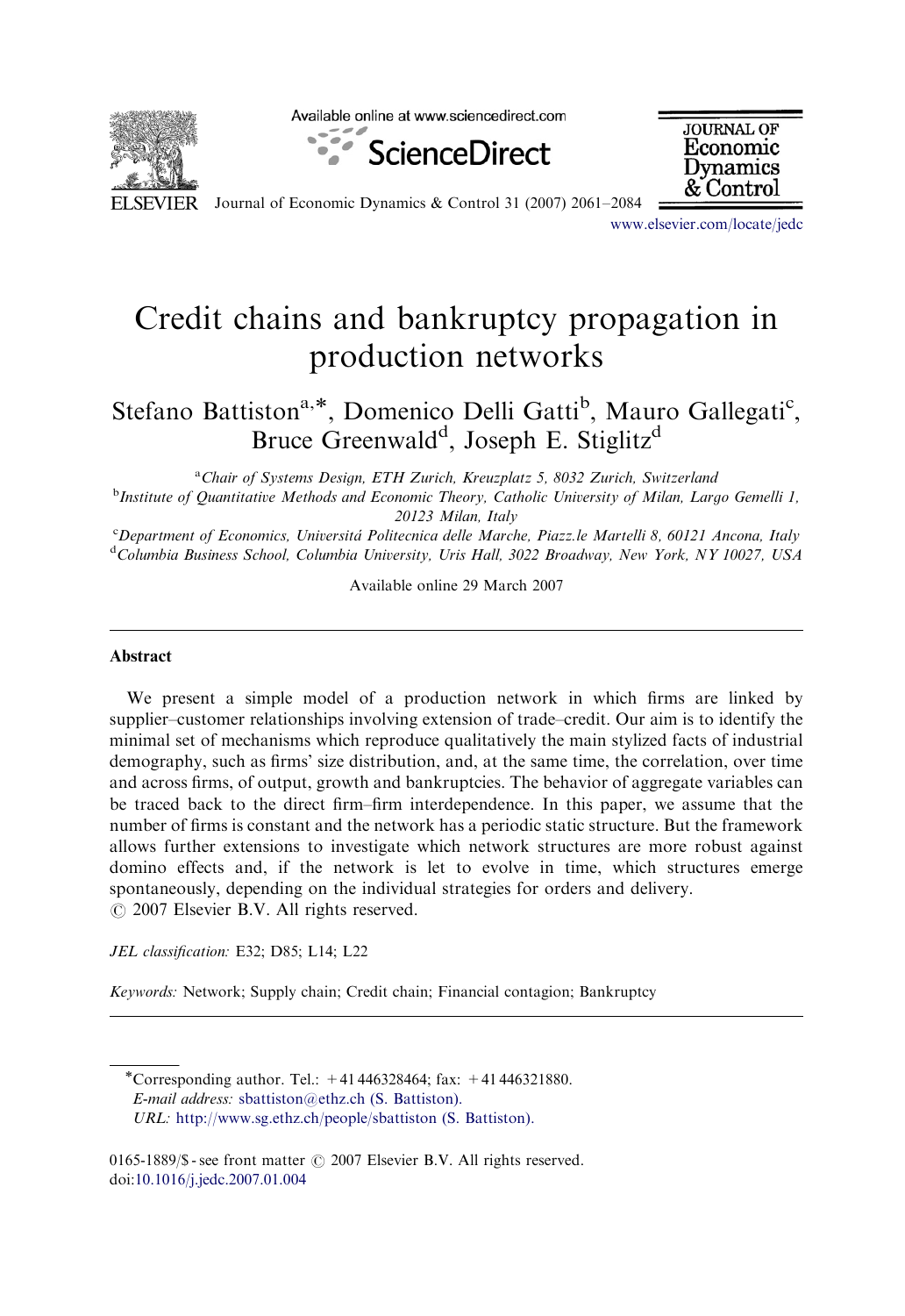## 1. Introduction

The basic framework in mainstream economic theory, i.e., the Arrow–Debreu general equilibrium model, rests on the assumption that individuals take decisions in isolation – they play a 'game against nature' – using only the information contained in a general market signal such as the price vector. In such a framework, interaction and co-ordination occur only indirectly through prices. Direct interaction among agents is ruled out by construction. Moreover, exchange takes place only when equilibrium prices have been discovered so that out-of-equilibrium dynamics due to exchange at 'false prices' are ruled out by assumption and individual choices are always consistent: the failure of co-ordination which is likely to arise in a decentralized market economy is simply assumed away [\(Leijonhuvfud, 1992, 1993;](#page-23-0) [Hahn and Solow, 1995\)](#page-23-0).

Prices are undoubtedly a fundamental part of the picture, but the price mechanism can work well only if information is perfect and markets are complete. If this is not the case, i.e., if the future is uncertain, we cannot ignore direct interactions which assume the form of co-ordination mechanisms that arise in spatio-temporal way  $-$  i.e., supply chains, communication, imitation, learning, trust and credit relationships. Credit is extended by one firm to another (trade credit), by one bank to another (interbank credit) and by banks to firms (loans). In other words, there is a network of production and credit relationships among firms, among banks and between firms and banking system. In this context, complex patterns of heterogeneous agents' interactions at the microlevel lead to the emergence of statistical regularity at the macroeconomic level through a self-organized process.

The structure and macroeconomic impact of a production network has been studied for instance by [Bak et al. \(1993\)](#page-22-0). As for credit, the role of bank loans has been extensively dealt with in the enormous literature on firms–banks relationships (for an overview of the main issues, see [Stiglitz and Greenwald, 2003](#page-23-0)). An interesting new line of research has emphasized the role of interbank credit in determining phenomena of financial contagion ([Allen and Gale, 2000](#page-22-0)). Last but not least, trade credit is an important part of the network of credit relationships. In the U.S., trade credit represented one-half of the short term liabilities of the corporate sector in 2004 ([Boissay, 2006](#page-22-0)). Moreover, trade credit is largely used as collateral in bank borrowing, especially by small and medium sized firms. In the U.S., lines of credit secured by accounts receivables represented approximately one quarter of total bank loans in 1998 ([Klapper, 2001](#page-23-0)). In Italy, loans secured by receivables were 22% of total loans and 54% of short term loans in 2002 ([Omiccioli, 2005](#page-23-0)). In the theoretical literature, [Kiyotaki and Moore \(1997\)](#page-23-0) emphasize the role of trade credit as a propagation mechanism. So far, however, the issue has been underresearched, both at the theoretical and empirical levels, with the notable exception of [Boissay \(2006\).](#page-22-0)<sup>1</sup>

The focus of the present paper is on the role of firms' network in determining macroeconomic outcomes such as the agglomeration over time of production

<sup>&</sup>lt;sup>1</sup>See also [Petersen and Rajan \(1997\),](#page-23-0) [Elligsen and Burkart \(2002\),](#page-22-0) [Lee and Stowe \(1993\)](#page-23-0).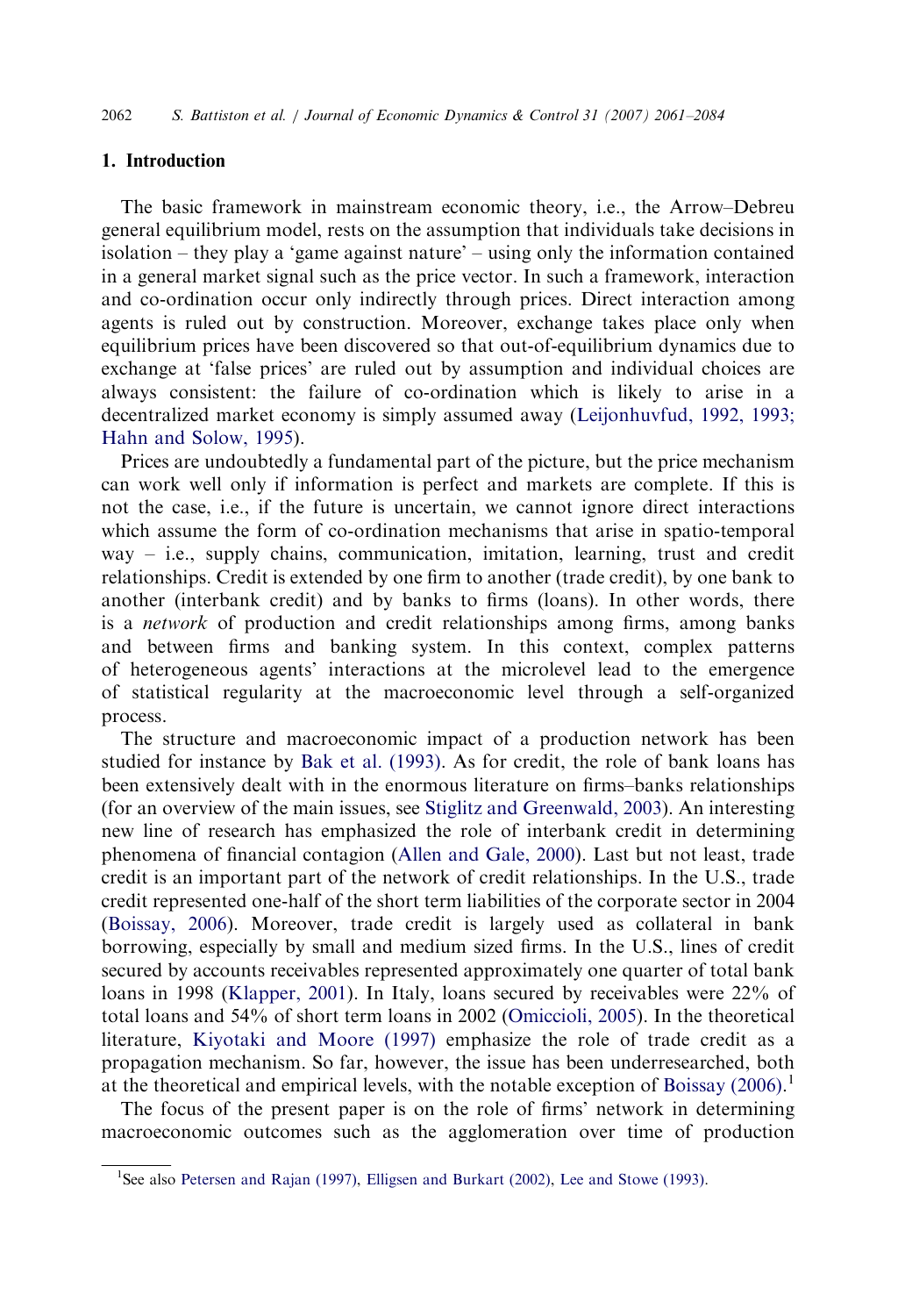activity and/or of bankruptcies. We explore the features of a networked economy in which  $N$  firms are organized in  $M$  production levels. Each firm at a certain level is supplied by a subset of firms in the upper level (suppliers) and supplies a subset of the firms in the lower level (customers). In other words, the firm is a customer (of suppliers located in the upper level) and a supplier (of customers located in the lower level) at the same time. The bottom level consists of retailers, i.e., firms that sell in the consumer market. The top level consists of firms that provide primary goods to the other firms. Firms are connected by means of two mechanisms: (i) the output of supplier firms is an input for customer firms; (ii) supplier firms extend trade credit to customers.

In each period, firms in the bottom level (retailers) determine their desired output on the basis of the demand coming from the consumers and their production capacity, and send orders to the upper level. Firms in the upper level, in turn, determine their desired output on the basis of the demand coming from their customers (i.e., the retailers). In sequence one after another, all production levels do the same, up to the first level. At this point, production starts in the first level and proceeds one level after the other according to the established production plans. When production reaches the bottom level, products are sold to the consumers and a sequence of payments is activated going from the final consumers to retailers, from retailers to producers and so on up to the providers of primary goods.

At each level, in each period, a firm as a supplier is paid for its product by its customers and only afterwards pays the cost of inputs to the suppliers as a customer. In a sense, therefore, the suppliers extend trade credit to the firm for an amount equal to 100% of the cost of supplies. If cost exceeds the proceeds from sales, the firm goes bankrupt and does not pay its suppliers. In this case, the firm stops production and is replaced by a new firm (so that the number of firms remains constant). The trade credit contract is only implicitly sketched: we neither design the optimal trade credit scheme nor look for the optimal amount of trade credit a customer firm should require. These issues are left to further extensions and developments of the present framework. In this paper, we focus instead on different strategies that firms can follow to allocate credit to suppliers and fulfill orders from customers. [Weisbuch and Battiston \(2007\)](#page-23-0) have recently studied another model of production network developed in a similar framework. Their model is somehow simpler, as it does not include credit, and it is investigated in relation to geographical economics issues.

In our model, if a firm is unable to reimburse debt, it goes bankrupt. In principle, bankruptcy can be of two types. Bankruptcy of the first type may be triggered by an unexpected shock to revenues or to costs so that average revenue turns out to be 'too low' with respect to average cost. In this paper, we model the unexpected shock to revenues along the lines of [Greenwald and Stiglitz \(1993\)](#page-22-0) as a bad realization of the (random) relative price of the firm. Bankruptcy of the second type occurs when a supplier at a certain level is not paid by the customer at the lower level. This second type of bankruptcy can be dealt with only in the context of network economies such as the one considered in the present paper. In our context, the failure to fulfill debt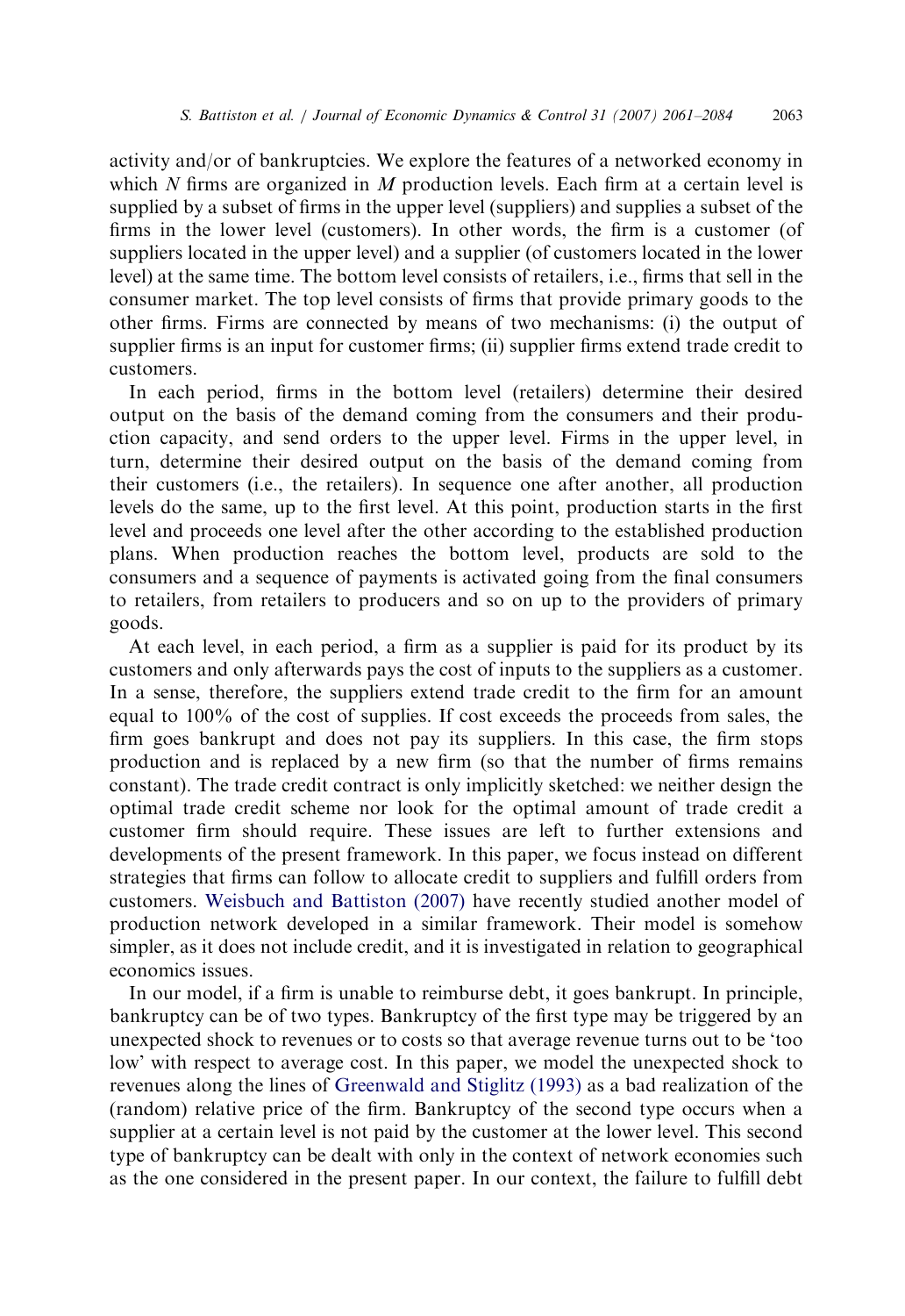commitments by a customer may hamper the solvency of the supplier, who may become unable in turn to pay its own suppliers located in the upper level, which may lead to a chain of similar failures (domino effect) and in extreme cases result in bankruptcy avalanches. When a firm goes bankrupt, in fact, the probability of bankruptcy in connected firms increases, yielding clustered fluctuations in the number of failing firms. In other words, a single bankruptcy (of the first type) may have systemic repercussions through an avalanche of bankruptcies of the second type.

Previous multi-agent models of financial fragility [\(Delli Gatti et al., 2005\)](#page-22-0) have been able to reproduce stylized facts of firms' demography and aggregate output in a framework in which firms go bankrupt because of unexpected price or cost fluctuations. However, such models incorporate only the indirect interaction among firms that takes place through the endogenous determination of the interest rate on bank loans. Notice that in this case, a single bankruptcy of the first type – due, for instance, to an unexpected negative shock to revenues – may have systemic repercussions. In [Delli Gatti et al. \(2005\)](#page-22-0), in fact, the banking system reacts to the above-mentioned bankruptcy of the first type by restraining the supply of credit and pushing up the interest rate. The increase in the interest rate may trigger and avalanche of bankruptcies. These avalanches, however, are of the first type, i.e., they are due to an unexpected cost push engendered by the interest rate hike.

Such an approach is similar to the 'mean field approximation' in statistical physics, which consists in supposing that each unit of the system is interacting with an average unit. The mean field approximation yields useful predictions when units interact in an all-to-all fashion and are not too heterogeneous; otherwise, the dynamics of the system may be qualitatively different from the mean field prediction. In the present framework, we emphasize the role of direct local interaction among firms in the generation of bankruptcy avalanches. In a production network, interactions are local and units are highly heterogeneous indeed.

It is worth mentioning that in [\(Delli Gatti et al., 2005](#page-22-0)) the evolution of the net worth of firms can be very roughly approximated as a set of multiplicative stochastic processes (MSP). The results on the firms' size distribution are then consistent with the well known fact that power law distributions can be obtained by combining an MSP with a specific additional ingredient – either a reflecting barrier or additive noise or a stochastic resetting of the size ([Kesten, 1973; Biham et al., 1998; Sornette,](#page-23-0) [1998; Nirei and Souma, 2003\)](#page-23-0). Also in the model presented in this paper, it is possible to show that the evolution of the net worth of firms is related to a set of MSP. However, this issue will be developed in future work.

Overall, we proceed by identifying a minimal set of mechanisms that reproduce qualitatively the main facts of firm demography and the emergence of spatiotemporal patterns for output, growth and failures. The paper is organized as follows. In Section 2 we first describe a framework in which a class of models can be developed. We then provide a detailed description of a specific model, pointing out limitations and simplifications. In Section 3 we discuss the mechanisms of failure propagation and in Section 4 we report the results of our computer simulations. Conclusions are presented in Section 5.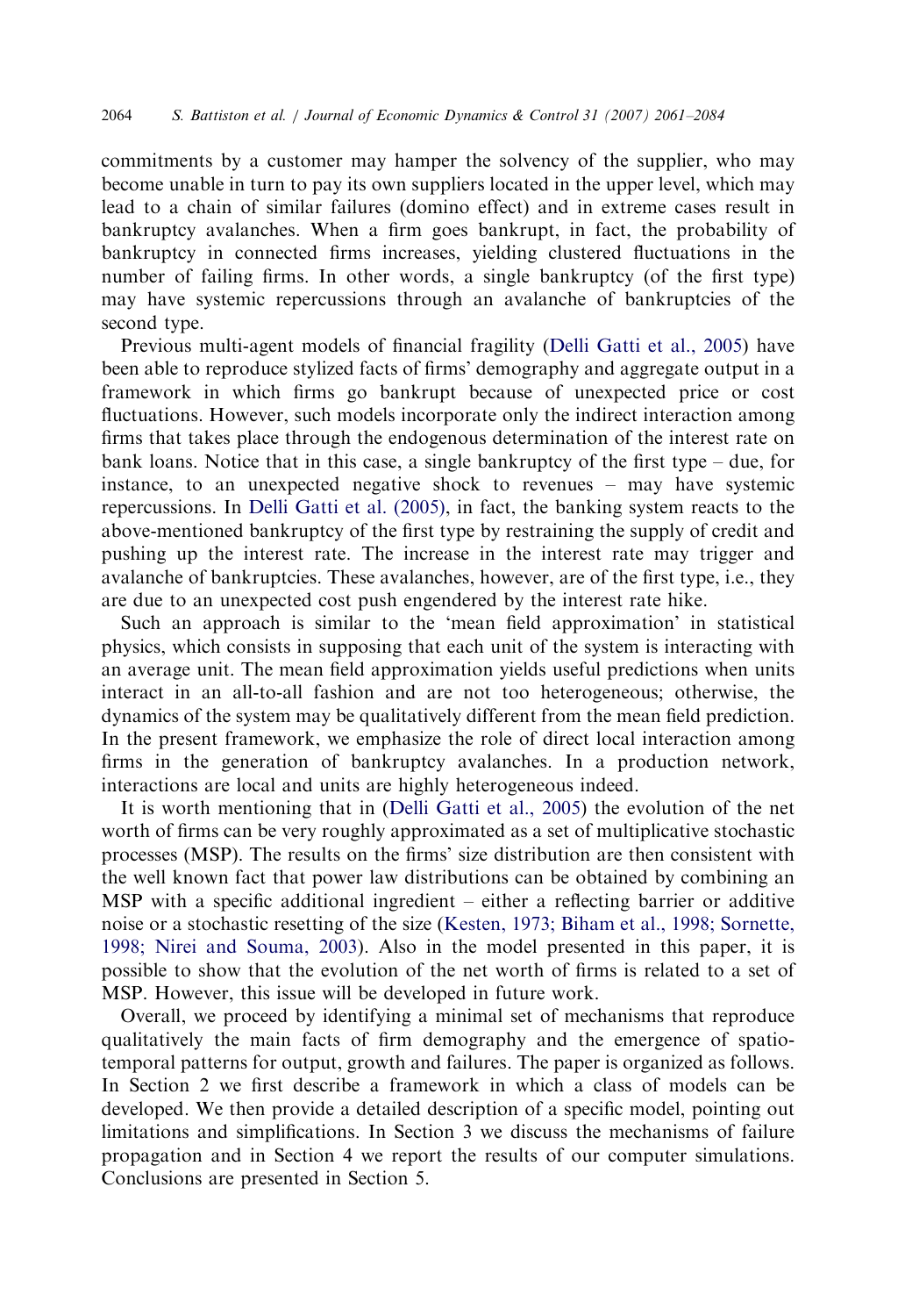## <span id="page-4-0"></span>2. The model

We first outline the organization of the production network (Section 2.1) and the temporal structure of the events (Section 2.2). We then describe in detail the model (Sections 2.4–2.9).

#### 2.1. Economic environment

The economy consists of  $N$  firms organized in  $M$  production levels. We will denote firms with indices  $i, j, k, l, \ldots$  and levels with indices  $J, K, L, \ldots$ . We adopt the convention that production takes place along the vertical axis in downwards direction. The structure of the connections defines the production network as in the example shown in Fig. 1, in which arrows represent supply of goods (supply proceeds downwards, while money moves upwards).

Each firm in a level K is supplied by a subset of firms in the upper level  $K - 1$  and in turn supplies a subset of the firms in the lower level  $K + 1$ . The bottom level  $K = M$  represents firms that sell in the consumer market (retailers). The top level  $K = 1$  represents primary producers. Firms are connected to each other through two mechanisms:

1. A firm asks for inputs from the suppliers in order to produce output.

2. A firm asks for payments from the customers in order to realize profit.

The output of each level  $K$  is produced by processing the input from the previous level  $K - 1$ . Output is qualitatively different from input. For the sake of simplicity, we assume the following linear technology:

$$
Y_i^{(K)} = \sum_{j \in V_i^S} Q_{ij}^{(K, K-1)} Y_j^{(K-1)},\tag{1}
$$

where  $Y_i$  is the output of firm i,  $S_i$  is the set of suppliers of firm i, and  $Q_{ii}$  represents the fraction of the total output of firm  $j$  that firm  $i$  uses to produce its own output.



Fig. 1. Example of structure for the production network. The direction of production is from top to bottom. Each firm in a level receives goods from a subset (3 in this case) of firms from the upper level. The top level consists of primary producers. Layer 3 (from the top) consists of firms that sell in the consumer market (retailers). We have highlighted in dark gray the set of all suppliers upward from a given retailer.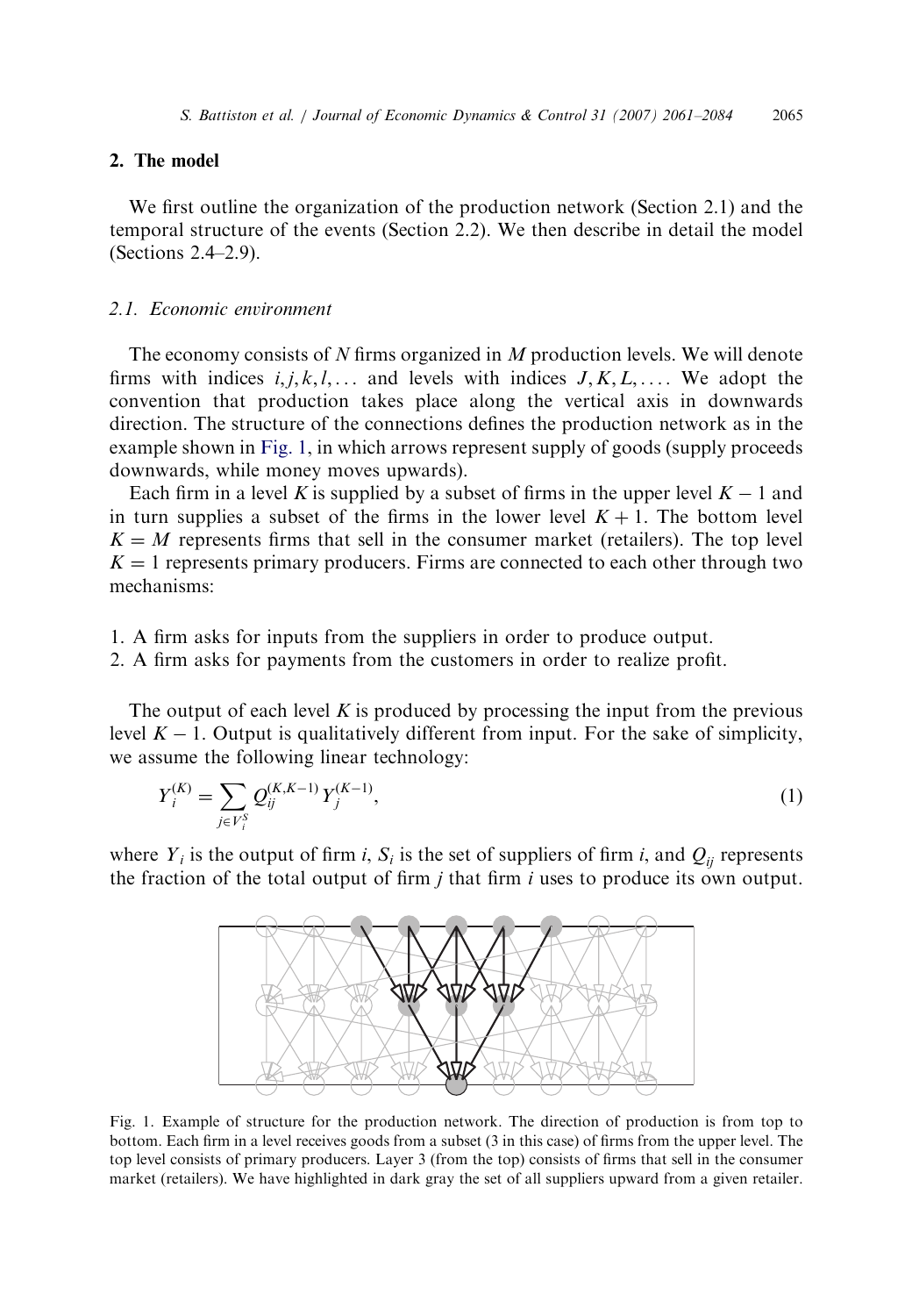In other words,  $\hat{O}$  is the input–output matrix and for any  $K$ , it follows that

$$
\sum_{i \in \text{level } K} Q_{ij}^{(K, K-1)} = 1 \quad \forall j \in \text{level } K - 1. \tag{2}
$$

## 2.2. Timing

We have to model the fact that over time, firms decide their desired amount of production, send orders, produce, deliver to customers and pay suppliers. We assume that time is discrete and divided into periods, each period including the following events for all firms: at the beginning of each period (or time step)  $t$ , orders flow upwards; then production and delivery flow downward. At the end of the period, money flows upward.

In greater detail, at the beginning, all firms in the bottom level  $M$  determine their desired output, based on the demand they face on the market and their *production capacity*, and then send orders to the upper level  $M-1$ . Afterwards, all firms in level  $M-1$  determine their desired output based on the demand they face from their customer firms in level  $M$ . One after another, all levels do the same, up to level 1 (primary producers). Once the desired output is known, firms can compute their expected output (see Section 2.8), based on the expected output of the suppliers, which they communicate to the firms downward. This allows customer firms to allocate the necessary resources and premises to process the inputs they will receive.

At this point, production starts in level 1 and proceeds downward one level after the other, as each firm needs the input from its suppliers in order to produce. Output produced by a firm is delivered to customers on the basis of full trade credit; we rule out the possibility of inventory accumulation. When production reaches the bottom level, products are fully sold in the consumer market.

At the end of the period, a sequence of payments proceeds upwards from the retailers up to the primary producers. At each level, each firm pays its suppliers upstream only after having been paid by its customers. If costs exceeds revenues, the firm goes bankrupt and does not pay the suppliers in the current period. Moreover, the firm stops production for a number  $\tau$  of periods in the future, after which it is replaced by a new firm endowed with an assigned initial value of production capacity. During those  $\tau$  periods, the suppliers of that firm do not receive orders from it, nor do the customers receive production from it. Therefore, bankruptcy at the end of period  $t$  results not only in disruption of payments but also in a temporary local disruption in the production chain which is repaired in period  $t + \tau + 1$ .

## 2.3. Remarks

The structure of the connections does not change during the process. This means that when a firm goes bankrupt, its customers do not create new links with other suppliers. This follows from the assumption of prohibitively high costs of establishing relations with new suppliers. So far, we have described a general framework, while the mechanisms involved can be specified in several ways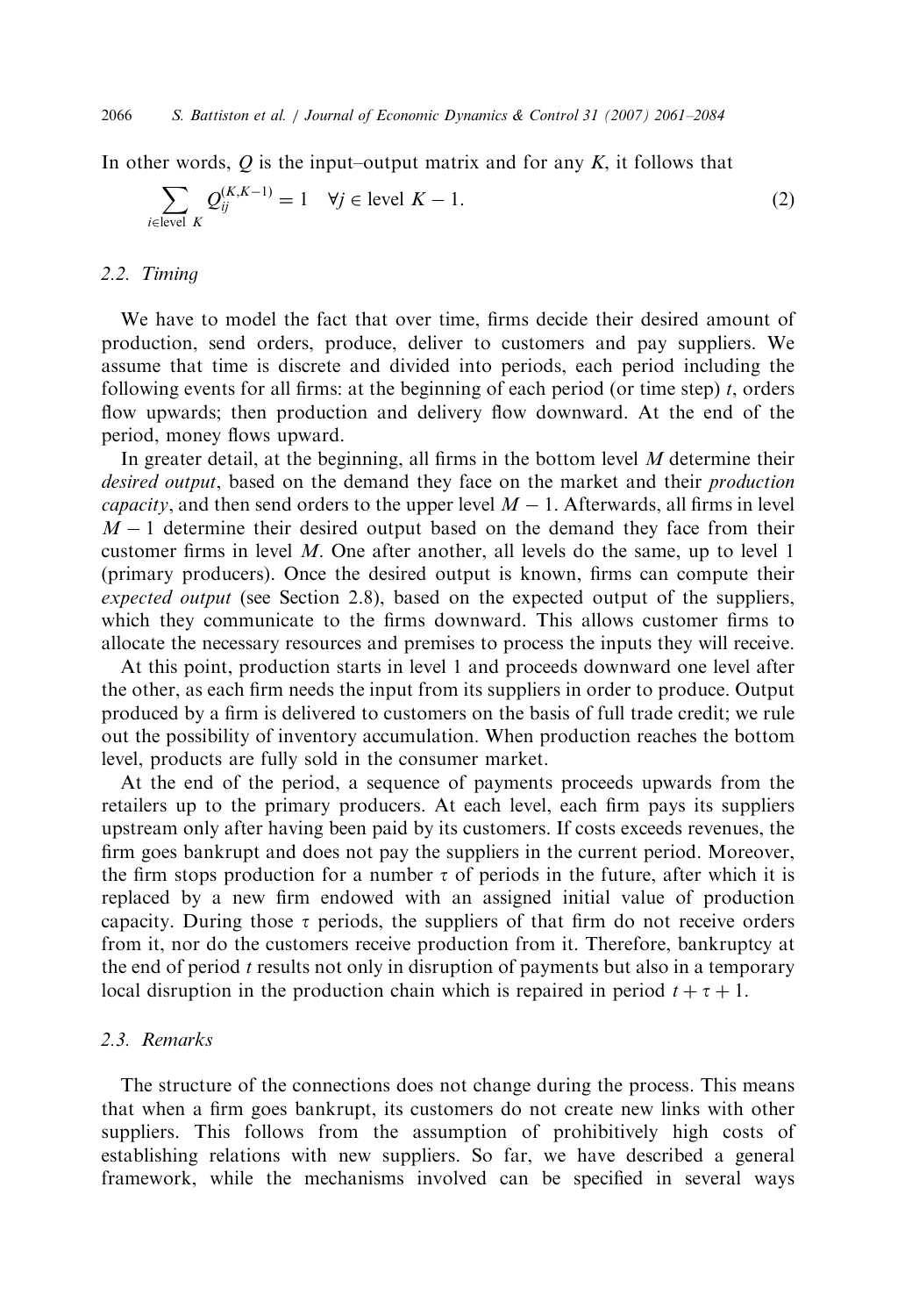(for example, we have to specify the dynamics of price, profit and net worth). However, some of the results presented in this paper do not depend on the specification of such mechanisms. Therefore, the present structure is a candidate for a class of models sharing similar behavior, in particular, concerning the conditions for the occurrence of avalanches of bankruptcies which are analyzed in Section 3. In the following, we provide a detailed description of a simple version of the model and a discussion of its limitations. In any period  $t$  each firm  $i$  is endowed with a level of real net worth  $A_i(t)$ , defined as the stock of the firm's assets in real terms, that has been financed only through net profits (we assume complete equity rationing).

#### 2.4. Desired output

Firm *i* at level K determines at time *t* its *desired output*,  $Y_i^{(d,K)}$ . This depends on the orders received from level  $K + 1$ , with the constraint of its production capacity that we assume to be proportional to net worth  $A_i^{(K)}$  by a constant  $\theta > 0$  (as stated in Eq. (3)). Therefore, capacity is financially constrained as, for instance, in [Greenwald](#page-22-0) [and Stiglitz \(1993\)](#page-22-0) and in related work by [Delli Gatti et al. \(2005\).](#page-22-0) As in Greenwald and Stiglitz we can conceive of  $\theta A_i^{(K)}(t)$  as the optimal (i.e., maximizing expected profit) output in the presence of bankruptcy costs.

Hence, desired output is defined as follows:

$$
Y_i^{(d,K)}(t) = \min \left\{ \theta A_i^{(K)}(t), \sum_{j \in V_i^C} O_{ij}^{(K,K+1)}(t) Y_j^{(d,K+1)}(t) \right\}.
$$
 (3)

In the equation above,  $V_i^C$  is the set of customers of firm i,  $O^{(K,K+1)}$  is the order matrix describing the orders from level  $K + 1$  to K, and in particular  $O_{ij}^{(K,K+1)}$  is the fraction of the total supply needed by firm  $i$  that firm  $i$  orders to firm  $i$ . In matrix notation we can write

$$
Y^{(d,K)}(t) = \min\{\theta A^{(K)}(t), O^{(K,K+1)}Y^{(d,K+1)}(t)\}.
$$
\n(4)

For level M, we assume that at each time step the consumer market absorbs the whole production and therefore

$$
Y^{(\mathbf{d},M)}(t) = \theta A^{(K)}(t). \tag{5}
$$

#### 2.5. Expected and effective output

Once the desired output is known at all levels, firms compute their expected output, based on the expected output of the suppliers. Here, 'expected' has nothing to do with 'expectation value' in statistical sense. A firm  $i$  may not be able to fulfill the orders of its customers, either because they exceed its production capacity or because the input from its suppliers is insufficient. As a result, supply can be smaller than the ordered quantity and therefore the *expected output* of firm *i*,  $Y_i^{(e)}$ , can be smaller than the desired one  $Y_i^{(d)}$ . In this version of the model, firms have a fixed set of suppliers (the network structure is static) and they cannot look for new suppliers. However,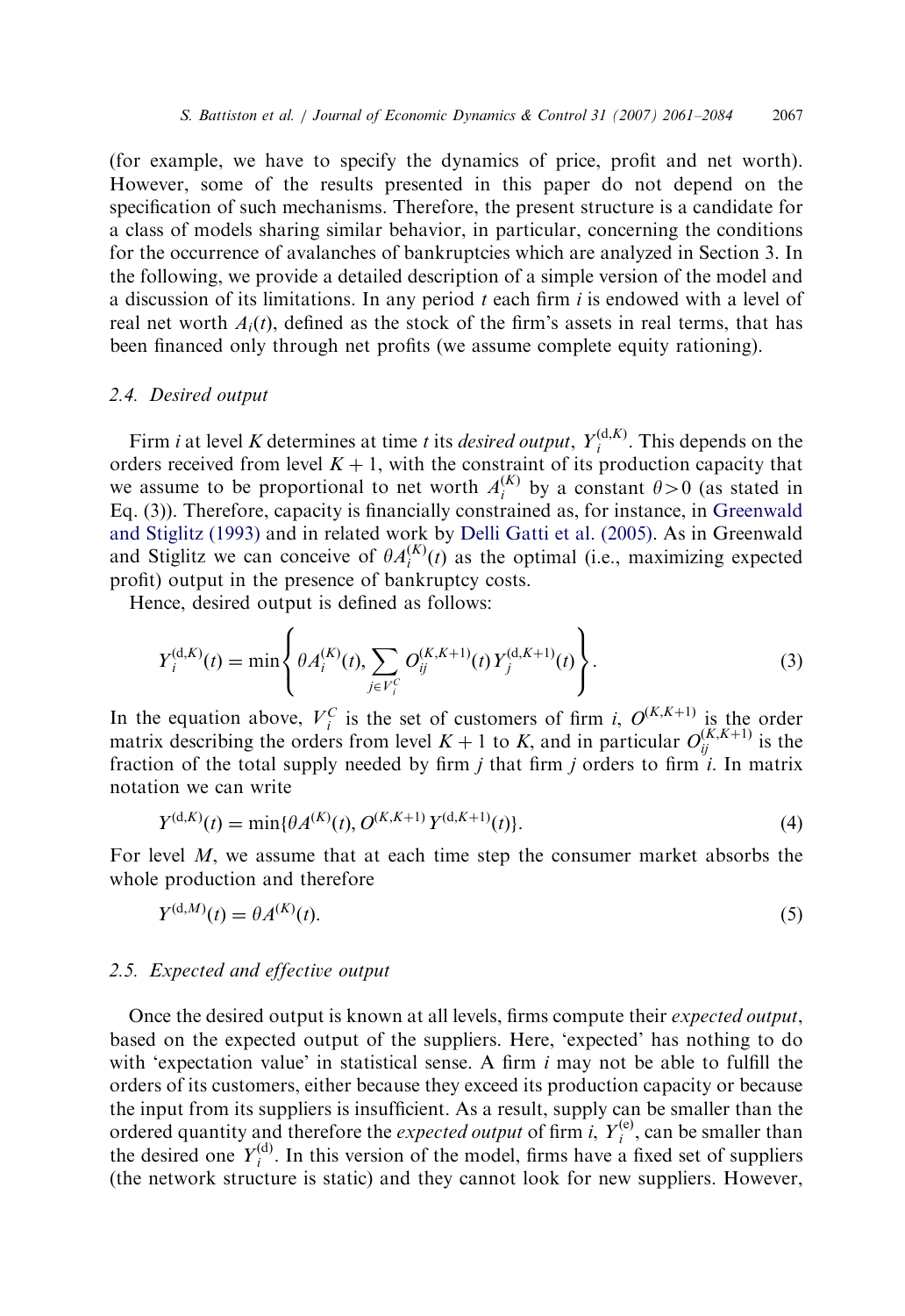there is some freedom in the way firms decide to place orders to their suppliers, in other words, the ways  $O^{(K,K+1)}_{ij}$  are determined. This is discussed later on and plays an important role. The production function of firms is assumed to be linear so that the output of a firm in level  $K$  is a linear combination of the input received from the suppliers in level  $K - 1$ . This yields

$$
Y_i^{(e,1)}(t) = Y_i^{(d,1)}(t),
$$
  
\n
$$
Y_i^{(e,K)}(t) = \sum_{j \in V_i^S} Q_{ij}^{(K,K-1)}(t) Y_j^{(e,K-1)}(t).
$$
\n(6)

For firms at level 1, the expected output coincides with the desired one, as they do not have suppliers.  $V_i^S$  is the set of suppliers of firm i,  $Q^{(K,K-1)}$  is the input-output matrix describing the transformation of input from level  $K-1$  into the output of level K. Each entry  $Q_{ij}^{(K,K-1)}$  represents the fraction of the total output of firm j that firm  $i$  uses to produce its own output. Firms in level 1 are primary producers and do not need any supply, therefore  $Y_i^{(e,1)} = Y_i^{(d,1)}$ . In matrix notation, the output of any level can be expressed as a function of the output of the first level as follows:

$$
Y^{(e,K)}(t) = Q^{(K,K-1)}(t) Y^{(e,K-1)}(t) = Q^{(K,K-1)}(t) \cdot \ldots \cdot Q^{(2,1)}(t) Y^{(e,1)}(t). \tag{7}
$$

The expected output is communicated downward to customers. Any two firms engaged in a supplier–customer relation agree on this amount to be delivered and paid at the end of the period. Customer firms allocate the necessary resources and premises to process the expected input they will receive from suppliers.

At this point, we include in the model some occasional production failures (due, for instance, to technical problems). At each period t, with probability q, the production of firm i is lost during the processing and no output is delivered to customers. This event occurs independently of the financial state of firms i and this failure lasts only one period. Therefore, we have to rewrite the *effective output* of  $i$ ,  $Y_i^{(K)}(t)$ , as

$$
Y_i^{(K)}(t) = Y_i^{(e,K)}(t)S_i(t),
$$
\n(8)

where  $S_j(t) = 0$  with probability q and  $S_j(t) = 1$  with probability  $1 - q$ .

## 2.6. Production costs

The output produced by firm i is sold to the customer at the price  $P_i(t)$  (no inventory accumulation). We can think of the price of a firm's output in level  $K$  as  $P_i(t) = P^{(K)}(t)u_i(t)$  where  $P^{(K)}(t)$  is the general price at level K and  $u_i(t)$  is the relative price for the output of the single firm. We assume that  $u_i(t)$  is a random variable, uniformly distributed in  $[1 - \delta_P, 1 + \delta_P]$  and independent of  $P^{(K)}(t)$ . Therefore, firm i incurs the following cost to get its supply of inputs from level  $K - 1$ :

$$
\tilde{C}_i^{(s,K)}(t) = \sum_{j \in V_i^S} Q_{ij}^{(K,K-1)} P^{(K-1)}(t) u_j(t) Y_j^{(K-1)}.
$$
\n(9)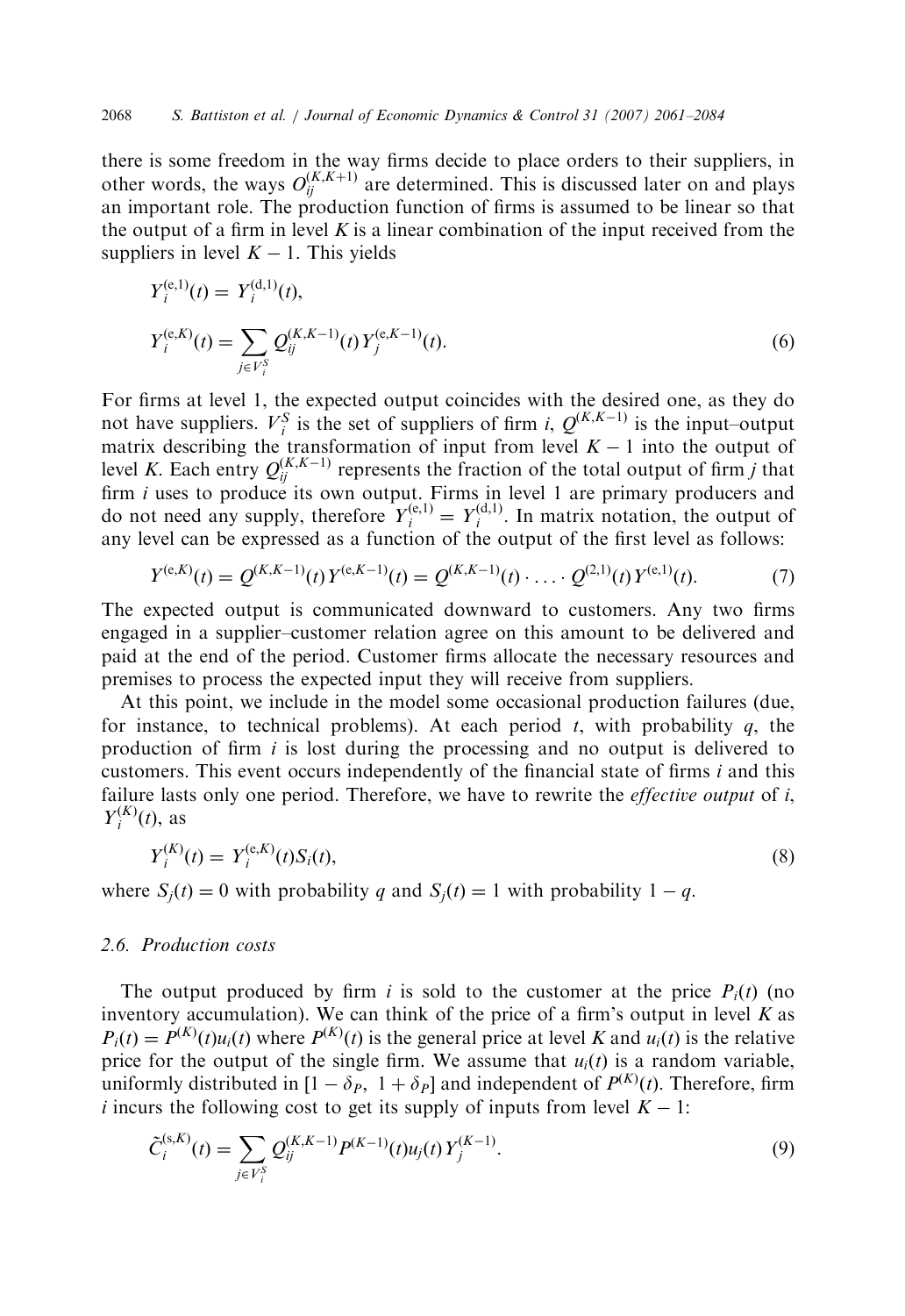The cost of inputs in real terms is obtained by dividing nominal costs by the level of prices in the level  $K$ :

$$
C_i^{(s,K)}(t) = \frac{P^{(K-1)}(t)}{P^{(K)}(t)} \sum_{j \in V_j^S} Q_{ij}^{(K,K-1)}(t) u_j(t) Y_j^{(K-1)}(t)
$$
  
= 
$$
c_s \sum_{j \in V_j^S} Q_{ij}^{(K,K-1)}(t) u_j(t) Y_j^{(K-1)}(t),
$$
 (10)

where  $c_s$  is defined as the ratio of the price levels at level  $K-1$  and K and we assume it to be the same for all  $K$ .

Firm  $i$  also incurs a cost associated with the resources used in processing the input (labor and premises). As for the supply cost, this cost is assumed to be proportional to the expected output through a constant  $c_r > 0$ . We assume that the resources allocated by the customers of i to process its expected output cannot be dis-allocated within the current time period. Therefore, in case of a production failure of  $i$ , its customers run a cost proportional to the expected output and not to the effective output:

$$
C_i^{(\mathbf{r},K)}(t) = c_\mathbf{r} Y_i^{(\mathbf{e},K)} = c_\mathbf{r} \sum_{j \in V_i^S} Q_{ij}^{(K,K-1)}(t) Y_j^{(\mathbf{e},K-1)}(t).
$$
\n(11)

Of course, in the case of a production failure by i, the customers of i do not incur any supply cost. On the other hand, firm  $i$  not only does not receive any payment but has also to pay for the input from its suppliers. The production of firm i resumes at the next time step, if it has survived the shock. In conclusion, the production cost of firm  $i$  is the sum of the two terms defined above:

$$
C_i^{(K)}(t) = C_i^{(s,K)}(t) + C_i^{(r,K)}(t). \tag{12}
$$

## 2.7. Profit and bankruptcy

In each period, when output is sold in the consumer market and payments start, some firms may realize sales revenue smaller than their supply costs. If this loss is high enough, firms go bankrupt and do not pay their suppliers. Therefore, we have to distinguish between the output delivered by firm i to its customers,  $Y_i(t)$ , and the output  $Y_i^s(t)$  that is actually paid for ('s' for 'sold'), at price  $u_i(t)$ , to firm i by its customers. Profit in real terms is equal to the difference between revenues and costs in real terms:

$$
\pi_i^{(K)}(t) = u_i(t) Y_i^{(s,K)}(t) - C_i^{(K)}(t). \tag{13}
$$

Profit, which can be negative or positive, incrementally changes the real net worth of the firm:

$$
A_i^{(K)}(t+1) = \rho A_i^{(K)}(t) + \pi_i^{(K)}(t),\tag{14}
$$

where  $1 - \rho$  measures a depreciation rate.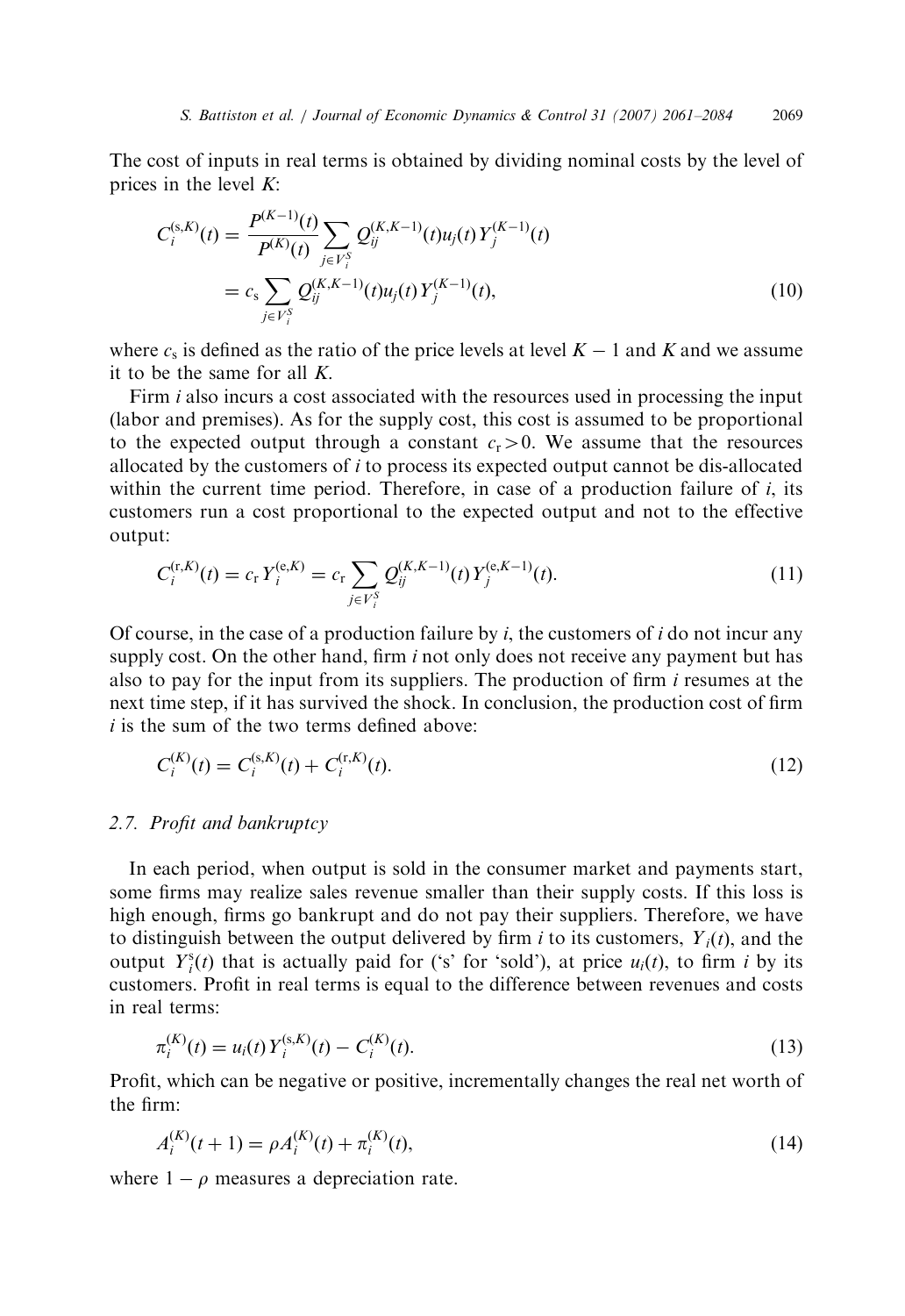We assume that firms go bankrupt when the ratio of profit and net worth becomes smaller than a negative threshold value:

$$
\frac{pt_i^{(K)}}{A_i^{(K)}} < -\beta \tag{15}
$$

with  $1>\beta>0$ . If a firm goes bankrupt at time t, it stops supplying customers and paying suppliers for a number  $\tau$  of time steps (referred to as 'inactivity time' in the following). During these time steps, neighboring firms are not allowed to look for alternative customers or suppliers, as the network structure is static. Firms can however (at least in some of the scenarios considered in the following) adjust their orders as a function of the production capacity of the suppliers. As this is proportional to net worth, it means that customers order less and less when a supplier's net worth decreases. Once the inactivity time elapsed, the bankrupt firm is replaced by a new firm with the same links as its predecessor and its net worth is re-initialized:  $A(t + \tau + 1) = A_{\text{entry}}$ .

## 2.8. Responsiveness of firms to supply failure

Whenever a supplier j unexpectedly does not deliver its input to firm  $i$ , the firm may not be able to reduce immediately the resources (labor and premises) that it had allocated to process such input. This depends of course on the labor regulations of the country and the industrial sector. In this paper, we shall consider only two simple scenarios at the extreme ends of the range of responsiveness of the firm. Suppose, for instance, that the supplier j goes bankrupt at time t and does not deliver any input to  $i$ at time steps  $t + 1, \ldots, t + \tau$ . If firm i is not able to adapt its resources to the new input, then at time steps  $t + 1, \ldots, t + \tau$  it will incur a cost proportional to the input it received from *j* at time *t*. If the firm is adaptive, it will not run any cost in relation to *j*.

In conclusion, in the first scenario, the costs associated with resources are

$$
C_i^{(r,K)}(t) = c_r \sum_{\substack{j \in V_j^S \\ j \text{ bankrupt}}} Q_{ij}^{(K,K-1)} Y_j^{(K-1)}(t') + \sum_{\substack{l \in V_j^S \\ l \text{ active}}} Q_{il}^{(K,K-1)} Y_l^{(e,K-1)}(t),\tag{16}
$$

where  $t'$  is the time step at which  $j$  went bankrupt (the last time). In the second scenario, it holds Eq. (11).

## 2.9. Strategies for placing orders and delivery

Although the network is static in this version of the model, and therefore the set of suppliers of a firm is fixed, still there are many possible ways to allocate orders to the suppliers. Consistently with our bounded rationality framework, we consider two simple strategies for placing orders and one strategy for delivering.

1. Firm i places orders evenly across suppliers:

$$
O_{ij}^{(K,K+1)}(t) = \frac{1}{|V_i^S|},\tag{17}
$$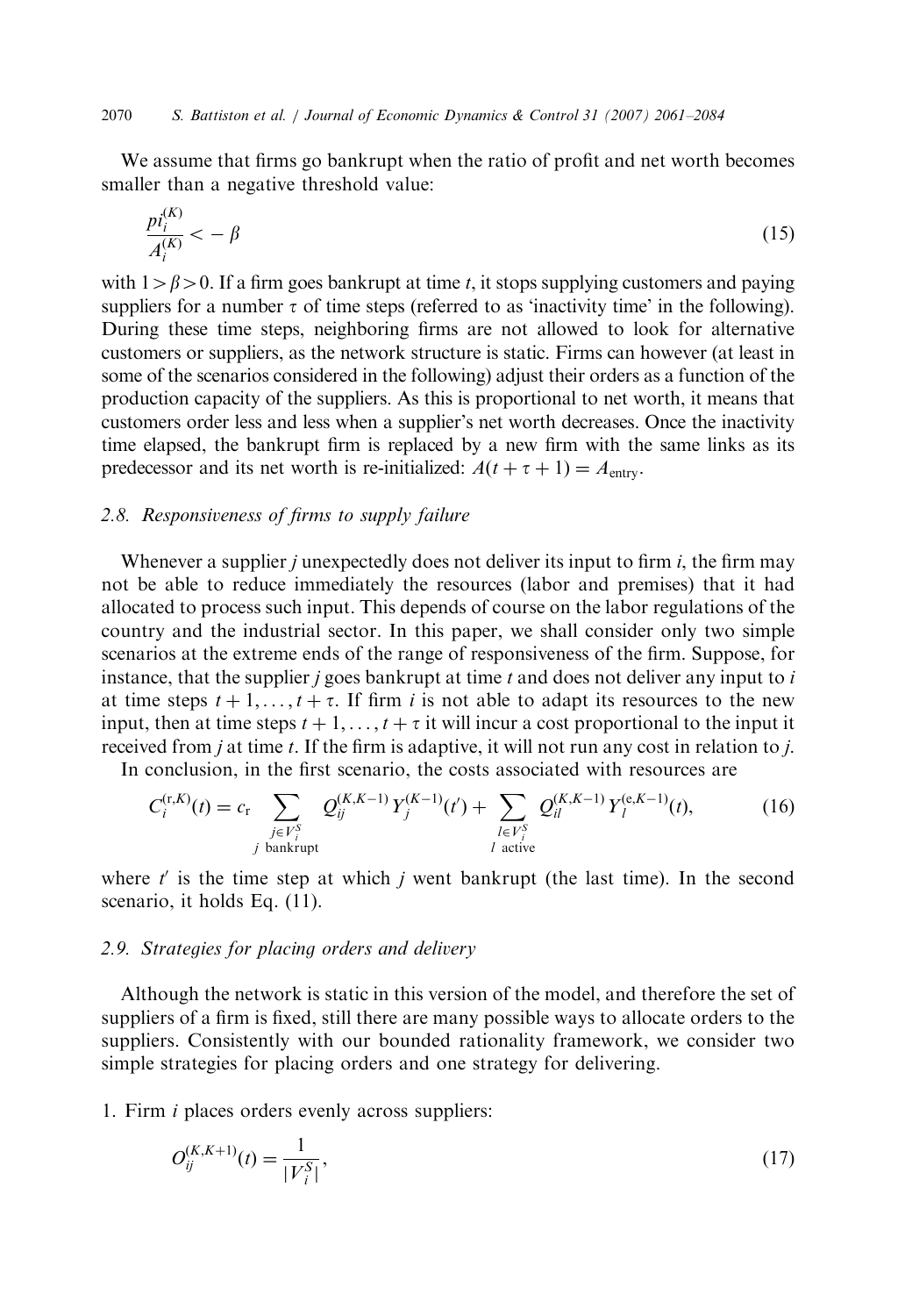where  $|V_i^S|$  is the cardinality of the set of suppliers of firm *i* (notation is consistent with Eq. (3)).

2. Firm i places orders proportionally to the production capacity of suppliers:

$$
O_{ij}^{(K,K+1)}(t) = \frac{A_j(t)}{\sum_{k \in V_j^S} A_k(t)}.
$$
\n(18)

Strategy 1 stimulates the growth of all the suppliers of a firm and tends to keep a balanced portfolio of suppliers, while strategy 2 favors the largest supplier, so that in the long run firms tend to have only one main supplier.

As explained in Section 2.5, in our simple setting it may occur that a supplier cannot fulfill the demands of its customers. In this case, several ways of allocating the delivery are possible and here we consider the following simple strategy:

1. Firm  $j$  delivers to each customer  $l$  in proportion to its order, relative to the orders of the other customers:

$$
Q_{ij}^{(K,K-1)}(t) = \frac{O_{ij}^{(K,K+1)}(t) Y_j^{(K-1)}(t)}{\sum_{l \in V_j^C} O_{lj}^{(K,K+1)}(t) Y_j^{(K-1)}(t)}.
$$
\n(19)

The equation above satisfies the condition of Eq. (2).

## 3. Analysis of the model

#### 3.1. Growth

In this section we discuss the conditions that result in positive average growth across firms. For sake of simplicity, for this approximated calculation, we consider a two-layer network and we assume that prices are fixed  $(u_i(t) = 1 \forall i, t)$ .

We can then write the supply cost for firm  $i$  as

$$
C_i^{(s,K)}(t) = c_s \sum_{j \in V_i^S} Q_{ij}^{(K,K-1)}(t) Y(t)_j^{(K-1)} = c_s Y(t)_i^{(K)}.
$$
\n(20)

Because each supplier  $j$  of firm  $i$  fails with probability  $q$ , its output is, on average,  $Y_j^{(K-1)} = (1-q) Y_j^{(e,K-1)}$ . Using this relation, we rewrite the resource cost (Eq. (11)) as

$$
C_i^{(r,K)}(t) = c_r \sum_{j \in V_i^S} Q_{ij}^{(K,K-1)}(t) \frac{1}{(1-q)} Y_j^{(K-1)}(t).
$$
\n(21)

This is a mean field approximation, in which we have replaced a fluctuating term with its average. When demand equals (or exceeds) supply (see Eq. (3)), we have  $Y_i^{(K)}(t) = \theta A_i(t)^{(K)}$  (where  $\theta$  can be assumed to equal 1 without loss of generality).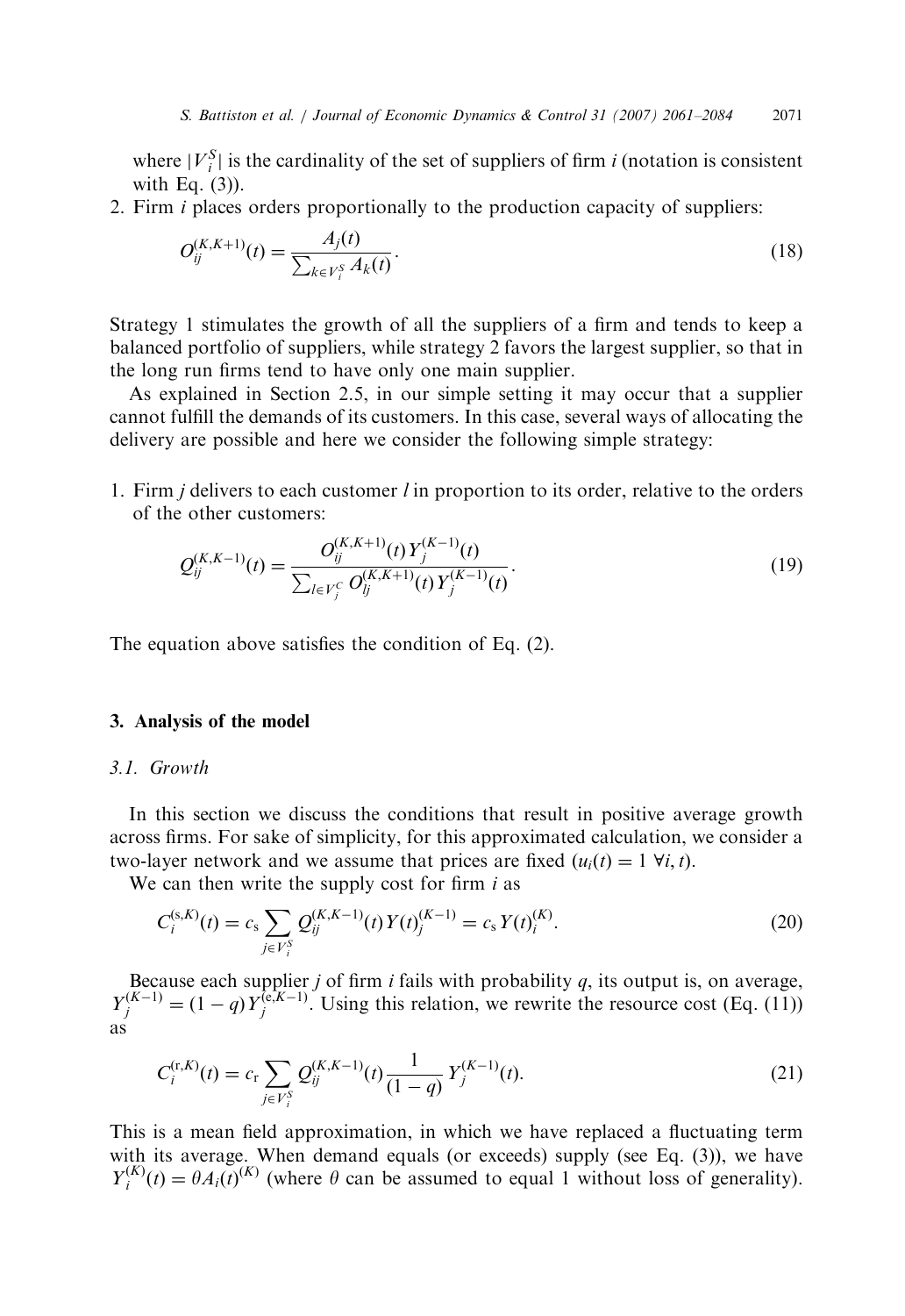Therefore plugging the expressions above for supply cost and resource cost in Eqs.  $(12)$  and  $(13)$ , we can rewrite Eq.  $(14)$  as

$$
A_i(t+1)^{(K)} = \rho A_i(t)^{(K)} + \pi_i(t)^{(K)} = \left(\rho + 1 - c_s + \frac{c_r}{(1-q)}\right) A_i(t)^{(K)}.
$$
 (22)

From this expression, it follows that the average growth of firms, defined as

$$
g(t) = \frac{1}{N} \sum_{i} \frac{A_i(t+1) - A_i(t)}{A_i(t)}
$$
\n(23)

is positive if

$$
\rho + 1 - c_s + \frac{c_r}{(1-q)} > 1 \to \rho > c_s + \frac{c_r}{(1-q)}.
$$
\n(24)

Not surprisingly, the condition requires that the sum of the parameters related to cost is smaller than the depreciation factor. Let us now consider the aggregate growth,  $G(t)$ , defined as

$$
G(t) = \frac{\sum_{i,K} A_i^{(K)}(t+1) - \sum_{i,K} A_i^{(K)}(t)}{\sum_{i,K} A_i^{(K)}(t)}.
$$
\n(25)

Notice that  $G(t)$  is not the same as  $g(t)$ . Moreover, as discussed in the results sections, the model generates heterogeneous firm size, which does not follow Gaussian statistics (not even in log scale). As a consequence, it is not possible to easily deduce a condition for the aggregate growth,  $G(t)$ , to be positive. For instance, if most firms have negative growth but the few largest firms have positive growth, it is possible to have negative average growth of firms (Eq. (23)) and yet positive growth in the aggregate (Eq. (25)).

## 3.2. Propagation of bankruptcies

In this section we want to make clear the distinction between the effect of a bankruptcy on the output of suppliers/customers and its effect on the probability of bankruptcy of these firms. A bankruptcy, or simply the change in output of a firm, affects the output of its customers (because they need its input to produce). However, their probability of going bankrupt is not necessarily increased. Let us introduce the notion of bankruptcy avalanche. By avalanche of events B we mean a process in which one event of type B at time t in firm i determines with a certain probability an event of the same type in each of the connected firms. This implies that after a few time steps, a number a of events B has occurred (a is also called the 'size' of the avalanche).

The production network modelled in this paper is represented by a directed graph in which the direction of the edges follows the direction of production. However, bankruptcies can propagate in the same direction as production or in the opposite one. We will speak of downward or upward propagation, respectively. If bankruptcies can propagate only downward/upward, when they reach the bottom/top level they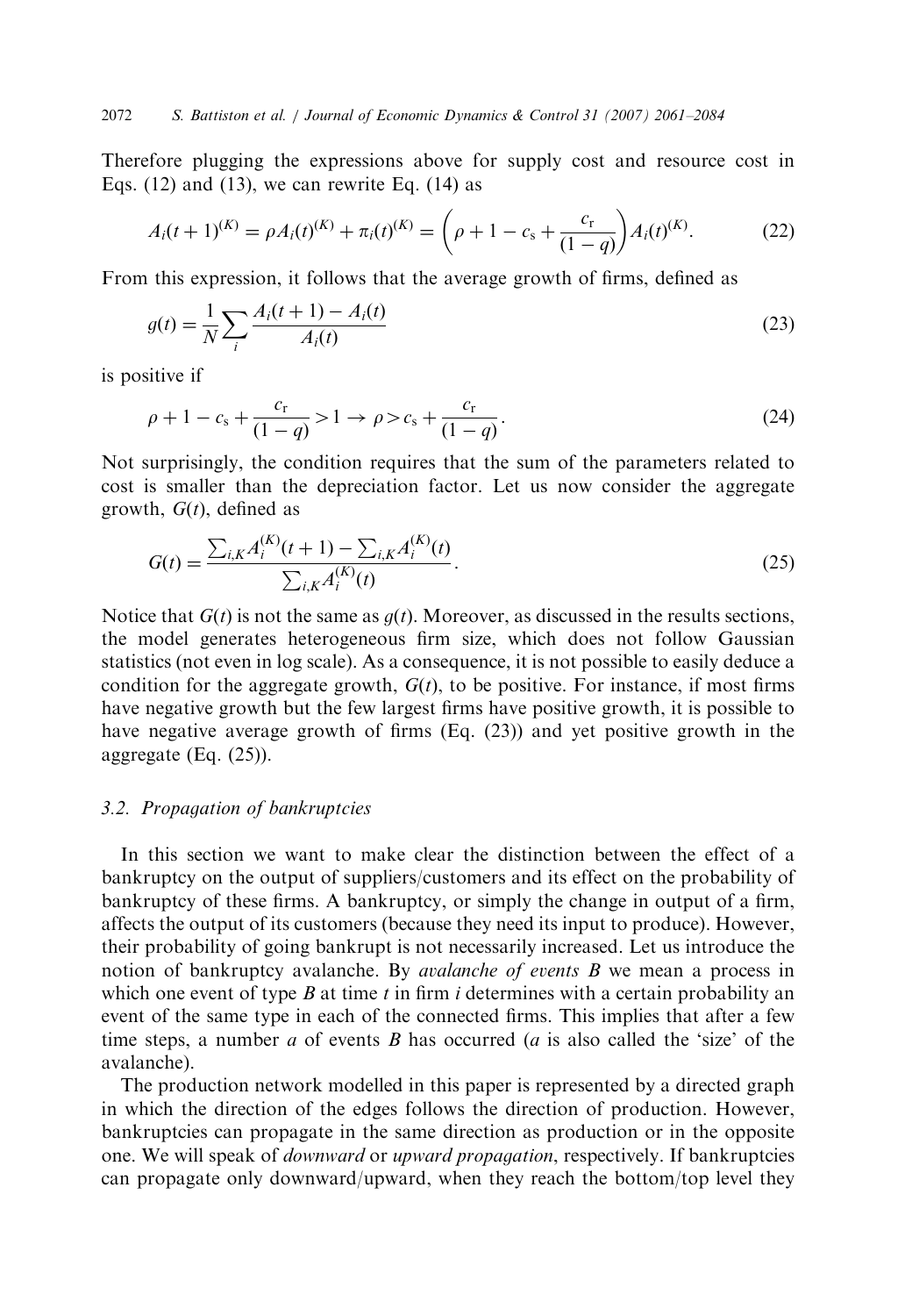stop, as shown in Fig. 2(a,b). In this case, the only firms affected are those in the cone downward/upward of the initial bankruptcies.

If bankruptcies can propagate simultaneously in both directions, then, and only then, are they 'reflected' diagonally at each level and the result is a net horizontal propagation that is perpendicular to the direction of production (Fig. 2(c,d)). In the following we will speak of horizontal bankruptcy propagation to mean the situation in which bankruptcies can propagate potentially to the whole network and not only to the downward/upward cone of firms.

In our model, bankruptcies occur when the ratio of profit and net worth becomes smaller than a negative threshold,  $\pi_i/A_i < -\beta$ . If the real price of sale for firm i,  $u_i(t)$ , is a stochastic variable with the probability distribution function  $\mu(u_i)$ , we can write the probability  $\mathcal{P}_i^{\text{B}}$  of bankruptcy for firm *i* as follows (to keep notation simple, the level  $K$  of the firm is not indicated):

$$
\mathscr{P}_{i}^{\mathcal{B}} = \mathscr{P}\{\pi_{i}(t) < -\beta A_{i}(t)\} \\
= \mathscr{P}\{u_{i}(t)Y_{i}^{s}(t) - C_{i}(t) < -\beta A_{i}(t)\} \\
= \mathscr{P}\left\{u_{i}(t) < \frac{-\beta A_{i}(t) + C_{i}(t)}{Y_{i}^{s}(t)}\right\} = \int_{1-\delta}^{u_{i}^{s}(t)} \mu(u) \, \mathrm{d}u_{i},\n\tag{26}
$$

where

$$
u_i^*(t) = \frac{-\beta A_i(t) + C_i(t)}{Y_i^s(t)}
$$



Fig. 2. Different modalities of failure propagation. Edges through which failure propagate are in darker gray. The firm triggering the avalanche is represented by the node in dark gray. (a,b) Downward and upward propagation of failures. (c,d) Horizontal propagation occurs when each level transmits downward but also reflects upwards. In panel c failures have propagated up to two degrees of separation from the initial firm; in panel d up to three degrees.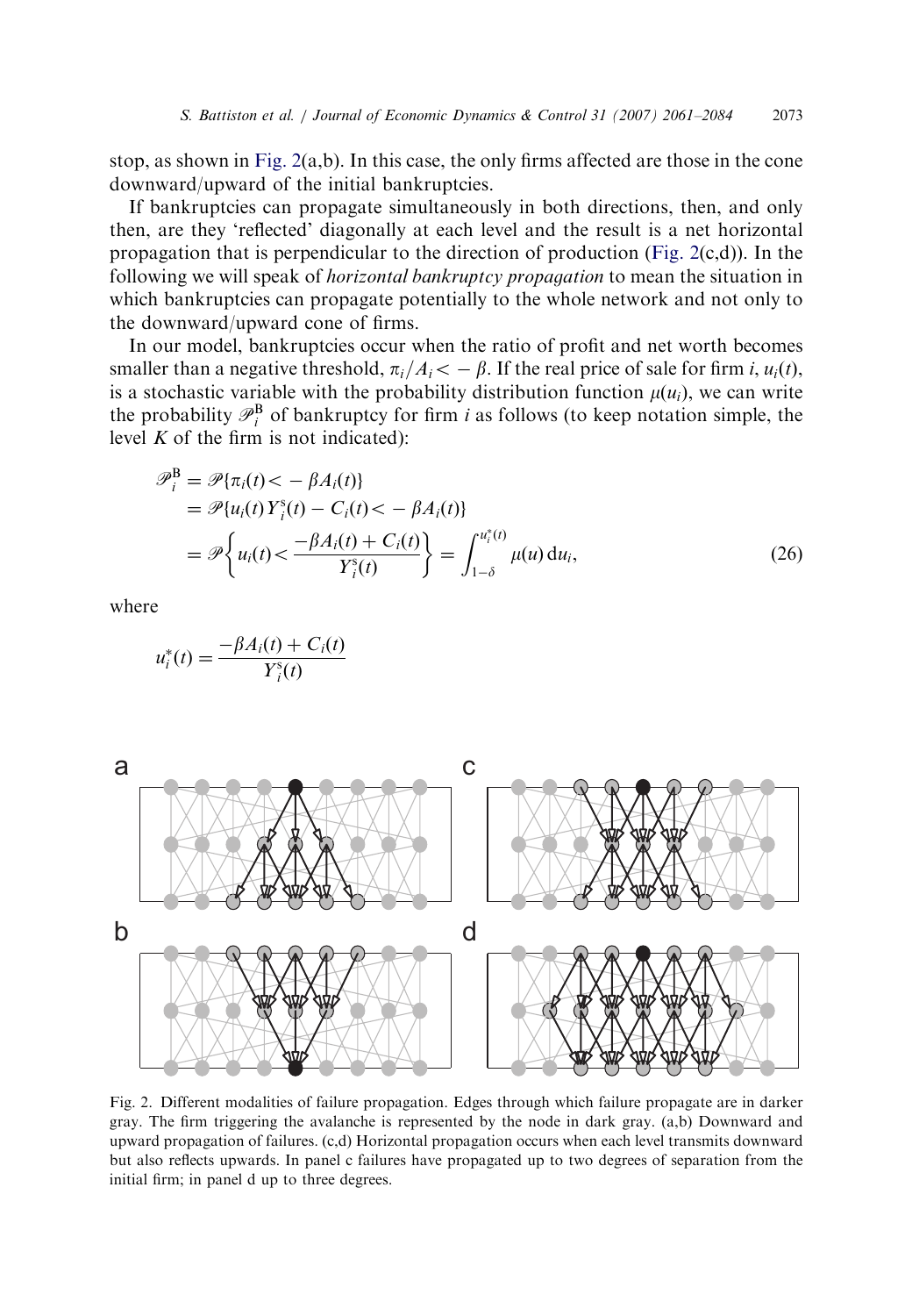is the critical value of price below which firm *i* goes bankrupt. If  $\mu(u_i)$  is, for instance, a uniform distribution in  $[1 - \delta_P, 1 + \delta_P]$ , Eq. (26) yields

$$
\mathscr{P}_i^{\mathbf{B}} = \frac{u_i^*(t) + \delta_P - 1}{2\delta_P}.
$$
\n
$$
(27)
$$

Notice that, as expected,  $\mathcal{P}_i^{\text{B}} = 0$  if  $u_i^* = 1 - \delta$  and that  $\mathcal{P}_i^{\text{B}}$  increases when the cost  $C_i$  increases, or when the net worth  $A_i$  decreases, or finally when paid output  $Y_i^s$ decreases.

In a regime in which supply equals demand, and neglecting fluctuations of supply prices, we can write the critical price for bankruptcy as

$$
u_i^*(t) = \frac{-\beta A_i(t) + C_i(t)}{Y_i^s(t)} \simeq \frac{(c_r - \beta/\theta) Y_i^s(t) + c_s Y_i(t)}{Y_i^s(t)}.
$$
\n(28)

From the equation above we can deduce some conditions under which the bankruptcy (and in general the failure of supply and payments) of a firm affects the probability that a connected firm goes bankrupt.

Notice that if payments are delayed, we cannot replace  $Y_i^s(t)$  with  $Y_i(t)$  in the equation, because if some customers go bankrupt at time t, then  $Y_i^s(t) < Y_i(t)$ . Moreover, if firms cannot adapt the cost for resources within one time step (as assumed in the model), we cannot replace  $Y_i^e(t)$  with  $Y_i(t)$ , because in case of supply failure it holds  $Y_i^e(t) > Y_i(t)$ . Therefore, in this case, the probability that firm *i* will go bankrupt is affected both by bankruptcies of customers as well as suppliers, and bankruptcies can propagate both upward and downward.

In contrast, if payments are anticipated and firms can instantly adapt their resources to the input received, then the simplifications mentioned above are legitimate and Eq. (28) becomes

$$
u_i^*(t) = (c_r - \beta/\theta) + c_s \tag{29}
$$

which implies that the probability of bankruptcy for firm  $i$  is a constant, and in particular it is independent of what happens to suppliers and customers. In this case there is no propagation of bankruptcies at all.

As intermediate situations, we have:

- 1. If payments are delayed but firms are adaptive within one period, then firms are only sensitive to bankruptcies of customers and therefore bankruptcies can propagate only upward.
- 2. If payments are anticipated but firms are not adaptive within one period, then firms are only sensitive to bankruptcies of suppliers and therefore bankruptcies can propagate only downwards.

Finally, let us consider Eq. (29) in the case of fixed prices  $u_i(t) = 1$   $\forall i, t$ , which implies that all firms go bankrupt if

$$
1 < (cr - \beta/\theta) + cs.
$$
\n(30)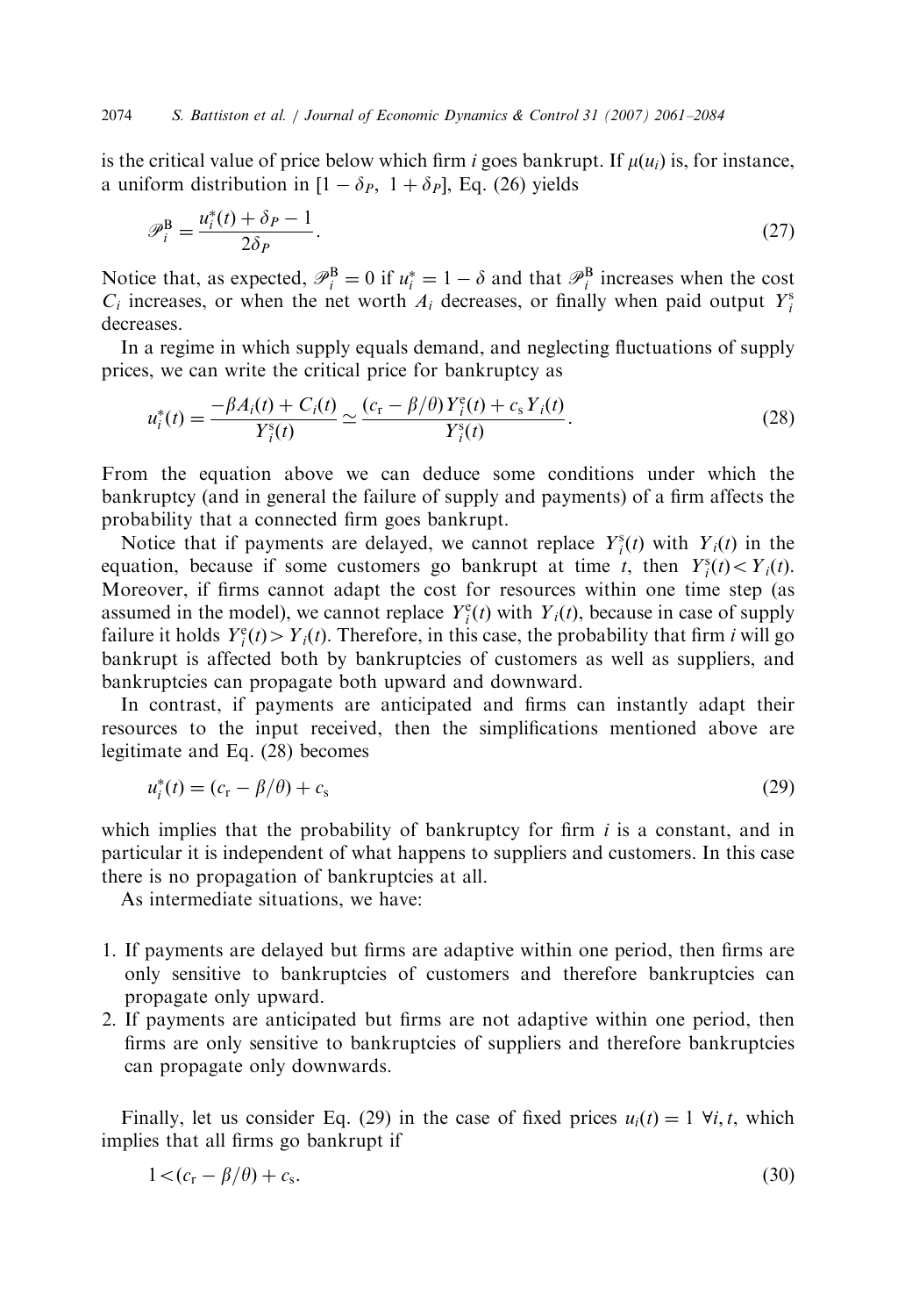#### 3.3. Remarks on the role of the network structure

Within the scope of the decision making scenarios investigated in this paper, the effect of the network structure can be predicted very simply, yet such scenarios are still too simplified to offer interesting insights for policy. For instance, in scenario 1, firms would benefit from a high connectivity degree (the number of outgoing and ingoing edges in the graph of [Fig. 1\)](#page-4-0). This is because the loss of profit due to the bankruptcy of a supplier or a customer is of order of  $1/k_i$ , where  $k_i$  is the connectivity degree of firm  $i$ . In particular, for any set of values of the parameters  $\beta$ ,  $\theta$ ,  $c_s$ ,  $c_r$ , the connectivity degree could be set large enough to reduce arbitrarily close to zero the probability that a bankruptcy could induce other bankruptcies. In scenario 2, firms would always end up with one main supplier, no matter how many they are possibly connected to. But they would also benefit from a high connectivity degree because in case of the bankruptcy of a supplier, they would have better chances of being able to re-allocate their order to a supplier with a large enough production capacity. The investigation of the role of the structure of the network on the propagation of bankruptcies is left for further developments which will include more realistic order allocation strategies.

#### 4. Analysis of simulation results

We now present the results of computer simulations of the model described above with the following specifications which are valid for all the simulations, unless otherwise mentioned. The structure of the network is the one illustrated in [Fig. 1,](#page-4-0) with three suppliers and three customers per firm. Price distribution is uniform in the interval  $[1 - \delta_P, 1 + \delta_P]$ . We are interested in a regime in which firms' profit is sensitive to unexpected variations of input from suppliers. For this to be, profit variations due to stochastic price fluctuation must not be larger than those due to the variation of input, that is,  $\delta_P$  must be relatively small. The generic features displayed by the model include:

- 1. Spatio-temporal correlation of output, growth and bankruptcies.
- 2. Exponential growth.
- 3. Oscillations of de-trended aggregate output.
- 4. Heterogeneous firm size distribution.
- 5. Exponential probability distribution of aggregate growth (right side).

As mentioned in Section 2.8, in this paper we consider two simple scenarios for the decision-making process of the firm. The model displays the same general features in the two scenarios, but, as discussed in Section 4.2, the strategy for order allocation affects the bankruptcy avalanches, as well as the distribution of output and aggregate growth. On the other hand, introducing a varying interest rate also has a very significant impact on the dynamics of the system, as discussed in Section 4.3.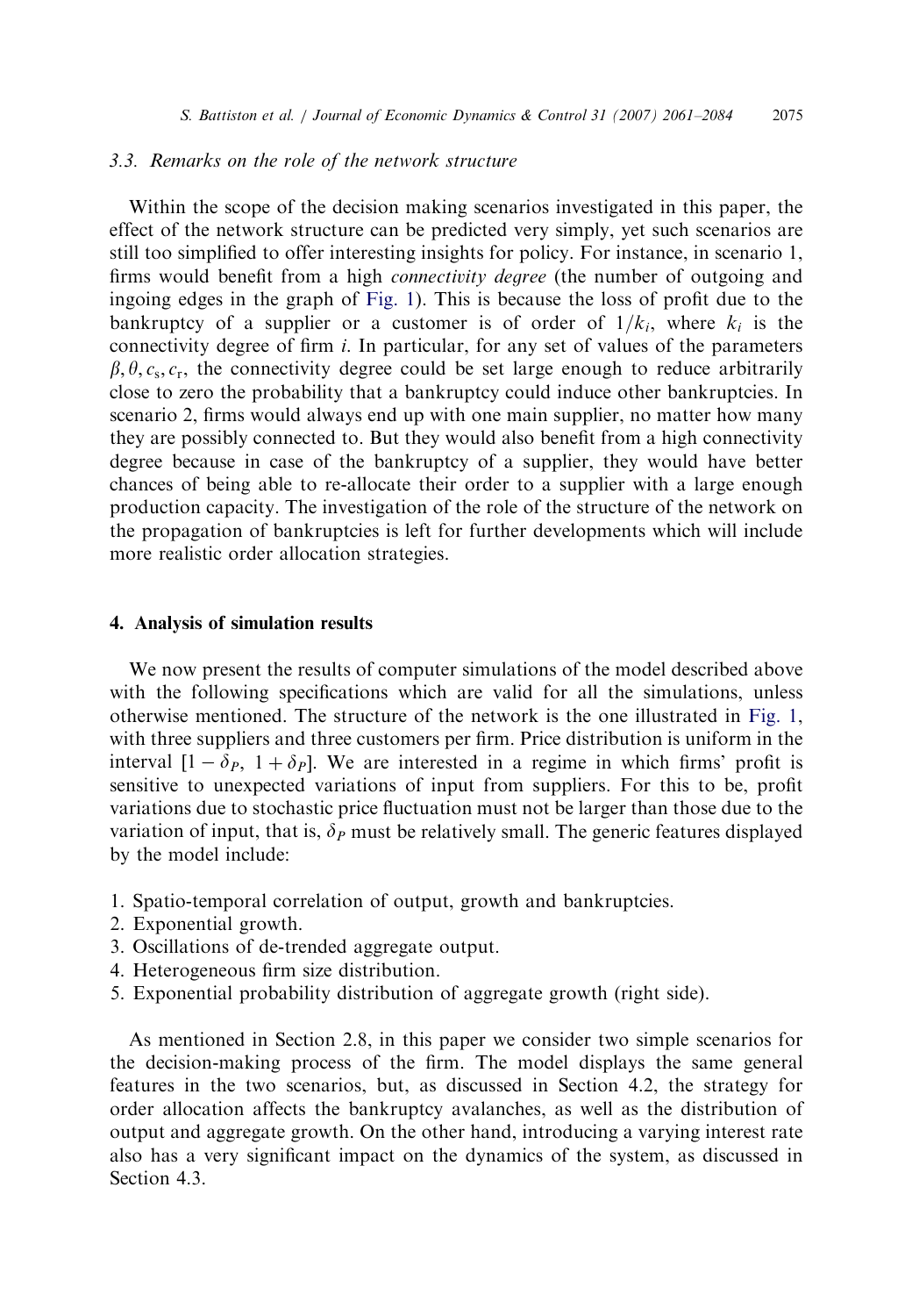#### 4.1. Parameter settings

The parameters of the model can be grouped as follows.

- 1. Size of the network and time span: number of firms  $N$ , number of levels  $M$  in the economy, number of time steps T. We test  $M$  between 3 and 5, a range which is close to real production networks. We have performed simulations with  $N$  of the order of a thousand and T up to a few thousands.
- 2. Prices, production failure and costs: price interval width  $\delta_p$ , production failure probability q, supply cost factor  $c_s$ . Unless specified otherwise, results reported in this paper are obtained with  $\delta_P = 0.2$ ,  $q = 0.02$ ,  $c_s = c_r = 0.35$ .
- 3. Bankruptcy and rebirth: inactivity time is set as  $\tau = 3$ . Firms are initially all endowed with the same value of net worth  $A_i(0) = A_{\text{init}} = 1$   $\forall i$  and output  $Y_i(0) = Y_{\text{init}} = 1$   $\forall i$ . Because the total level of net worth is not constant (the economy grows or recedes depending on the parameters at point 2), the entry level of net worth  $A<sub>entry</sub>$  is set to be proportional to the average value of net worth across firms,  $\bar{A}$  :  $A_{\text{entry}} = 10^{-1} \bar{A}$ . The bankruptcy threshold is set as  $\beta = 0.2$ . The depreciation factor is set as  $\rho = 0.97$  (which yields a depreciation rate  $1 - \rho = 3\%$ ).

#### 4.2. Scenarios  $1-2$

In a first set of simulations (scenario 1) firms are not able to adapt their resources when a supplier goes bankrupt. Both the structure and the intensity of the connections are static in this case. Correspondingly, for allocation of orders, they use strategy 1, which is blind to the production capacity of the suppliers and also to their bankruptcies, which means that firms keep allocating one-third of their orders to each supplier regardless of its activity status.

In a second set of simulations (scenario 2), firms can adapt their resources when a supplier goes bankrupt, so they do not incur costs during the inactivity time of the supplier. Moreover, firms adapt orders to the production capacity of the suppliers (strategy 2 for order allocation), which implies that although the structure of the network is still static, the intensity of the links is now changing over time. In both sets of simulations parameters are set as in Section 4.1.

One of the main features of this model is the emergence of correlations in time between output and growth of connected firms. In this respect, it is more illustrative to display examples of the emerging patterns, rather than the plot of the correlation function. In [Fig. 3,](#page-16-0) the evolution of output over the production network in scenario 1 is shown in an interval of 20 time steps. Each frame represents the production network at a given time step. Primary producers are in the leftmost level of each frame. Retailers in the consumer market are in the rightmost level of each frame. Output is normalized by the maximum value of output at each time step in order to emphasize the relative spatial distribution of output. Output is represented by a gray scale as specified by the color bar. Dark gray represents output close to 0 while black represents bankruptcy. Firms have a uniform distribution of output at time 0, but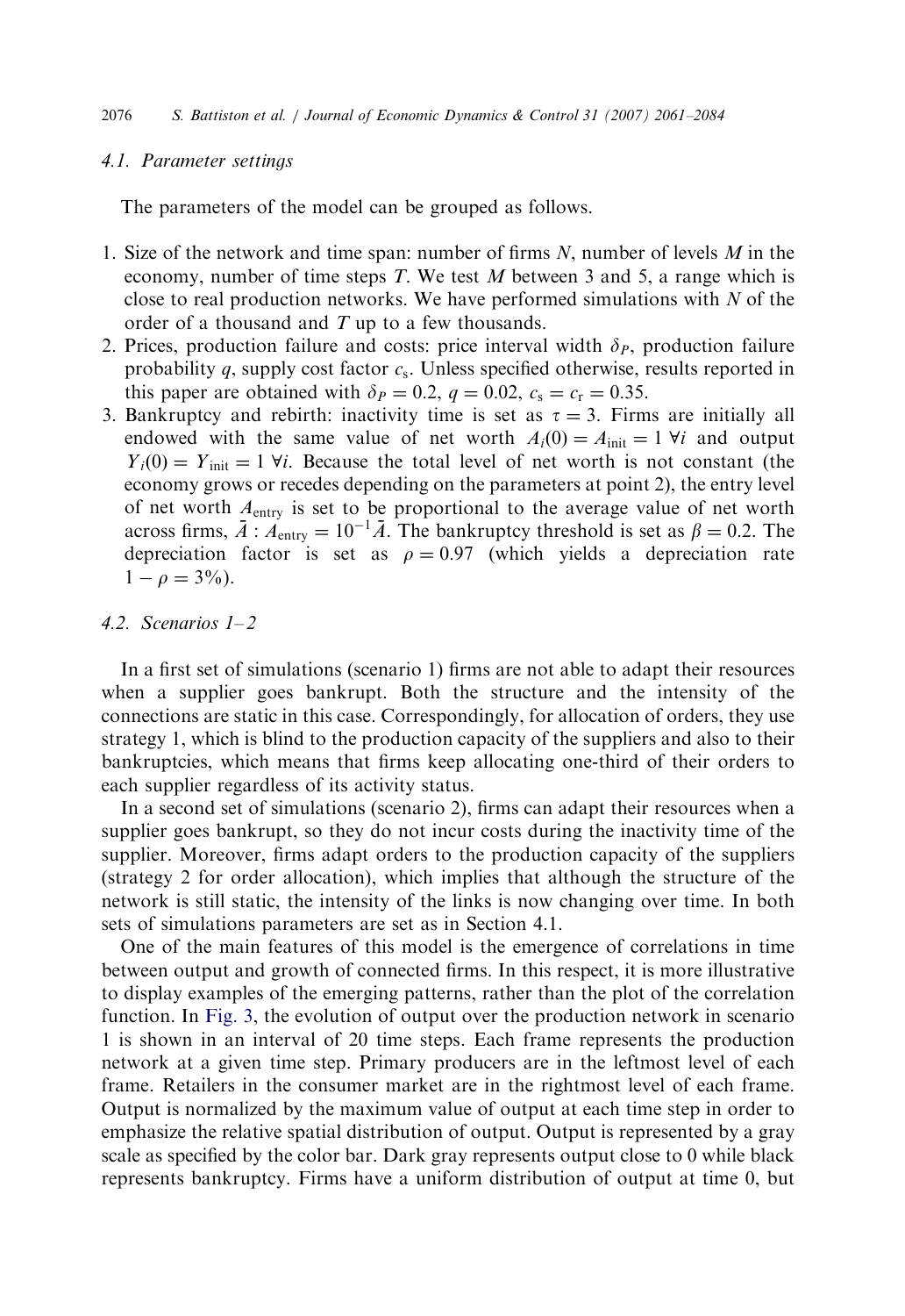<span id="page-16-0"></span>

Fig. 3. Time evolution of output of the production network. Zoom on a time interval and in a region of the network. Each column represents the production network at a given time step: the x-axis represents production level while the y-axis represents firm's position in the network. Primary producers are in the leftmost side of each column. Retailers on the consumer market are in the rightmost side of each column. Output is normalized by the maximum value of the output at each time step and represented with a gray scale. Dark gray represents output close to 0 while black represents bankruptcy. Propagation of failures is observed (see text for more details).

soon regions of high output emerge while other collapse. In particular, following the position of the black cells from one frame to the next, it is possible to observe the propagation of bankruptcies over time. For instance, at time 40, the bankruptcy of firm in position 18 of the third level induces the bankruptcy at time 41 of some customer firms (positions 19,18,17 in the fourth level). A little avalanche is triggered and propagates perpendicularly to the direction of production), until it overlaps at time 46 with another avalanche which at time 40 was concerning firms 9–13.

When firms' orders are adaptive (scenario 2) bankruptcy avalanches tend to be smaller [\(Fig. 4](#page-17-0)) and output tend to be concentrated in thinner channels. Adaptive orders result in firms relaying mostly on one supplier.

Similarly to what is shown for the output of the network, [Fig. 5](#page-17-0) shows a zoom of the time evolution of growth of firms in scenario 1. Growth of firms is measured as  $(A_i(t+1) - A_i(t))/A_i(t)$ . However, for sake of visualization values larger than 0.1 have been set to  $0.1$  and values smaller than  $-0.1$  have been set to  $-0.1$ . Moreover, bankrupted firms are represented in black. We observe that values of growth of neighboring firms tend to be correlated in time. Interestingly, if we look at the aggregate growth, as defined in Eq. (25), we can observe phases of growth above the average, alternating with phases of growth below the average [\(Fig. 6\)](#page-17-0).

Growth of aggregate output follows an exponential trend as shown in [Fig. 7](#page-18-0) for both scenarios 1 and 2. In the first scenario, growth is smaller than in the second, mainly due to the resource cost that firms incur when suppliers go bankrupt. Moreover, the order allocation strategy implies that except when supplies equal demand, part of the orders are systematically not fulfilled. Strategy 2 for order allocation is not a good strategy, absolutely speaking. It is better than a blind strategy such as strategy 1, but more sophisticated strategies could be designed and compared. In particular, strategy 2 leads to supply chains where each firm has usually one main supplier, which would be outperformed by a strategy that preserves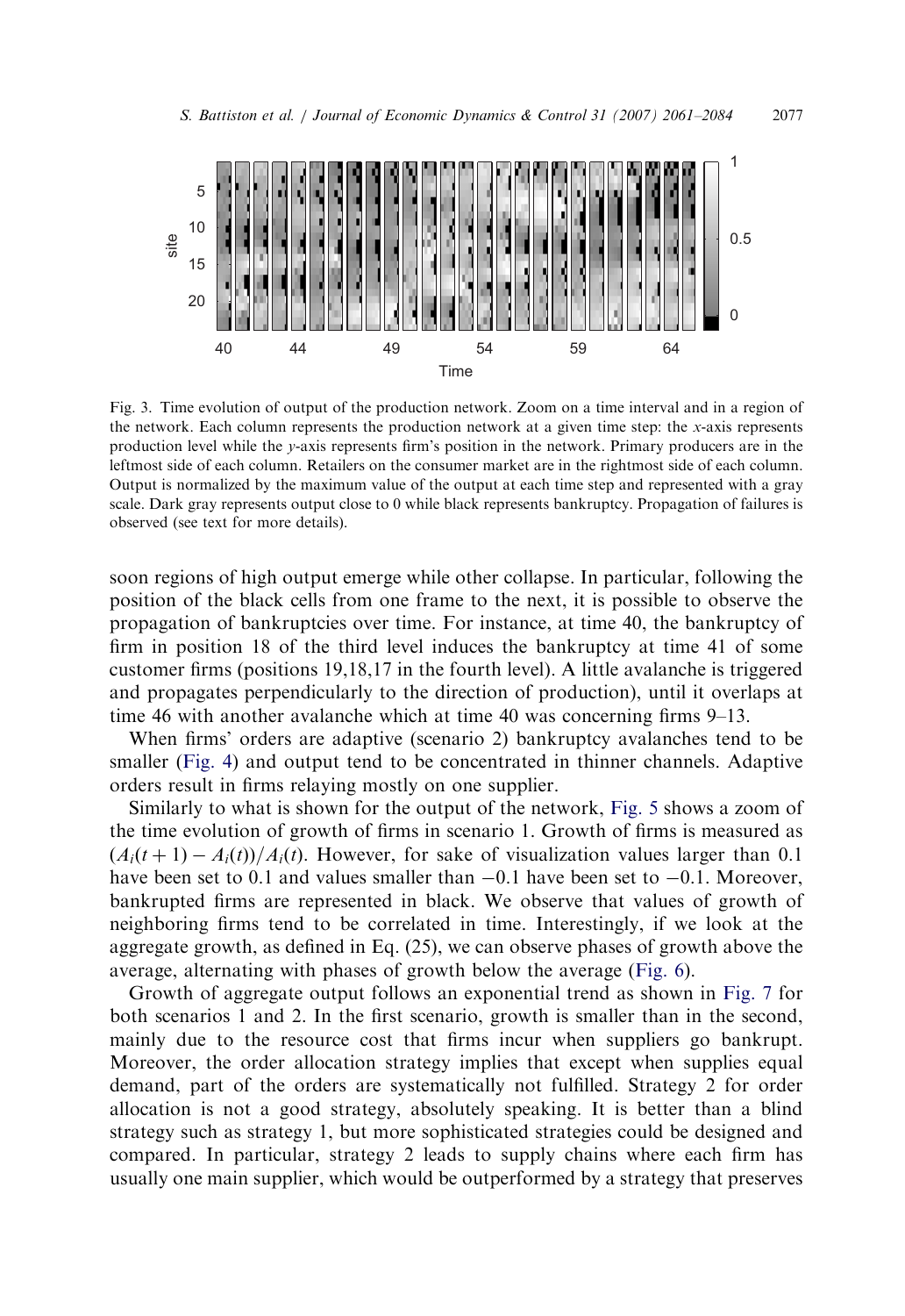<span id="page-17-0"></span>

Fig. 4. Time evolution of output of the production network in scenario 2 (strategy 2 for order allocation). The figure is obtained as described in [Fig. 3](#page-16-0).



Fig. 5. Time evolution of growth of the production network in scenario 1. Zoom on a time interval. The figure is obtained as described in [Fig. 3](#page-16-0).



Fig. 6. Time evolution of aggregate growth with strategies 1 and 2 for order allocation. The dashed line represents the average over time.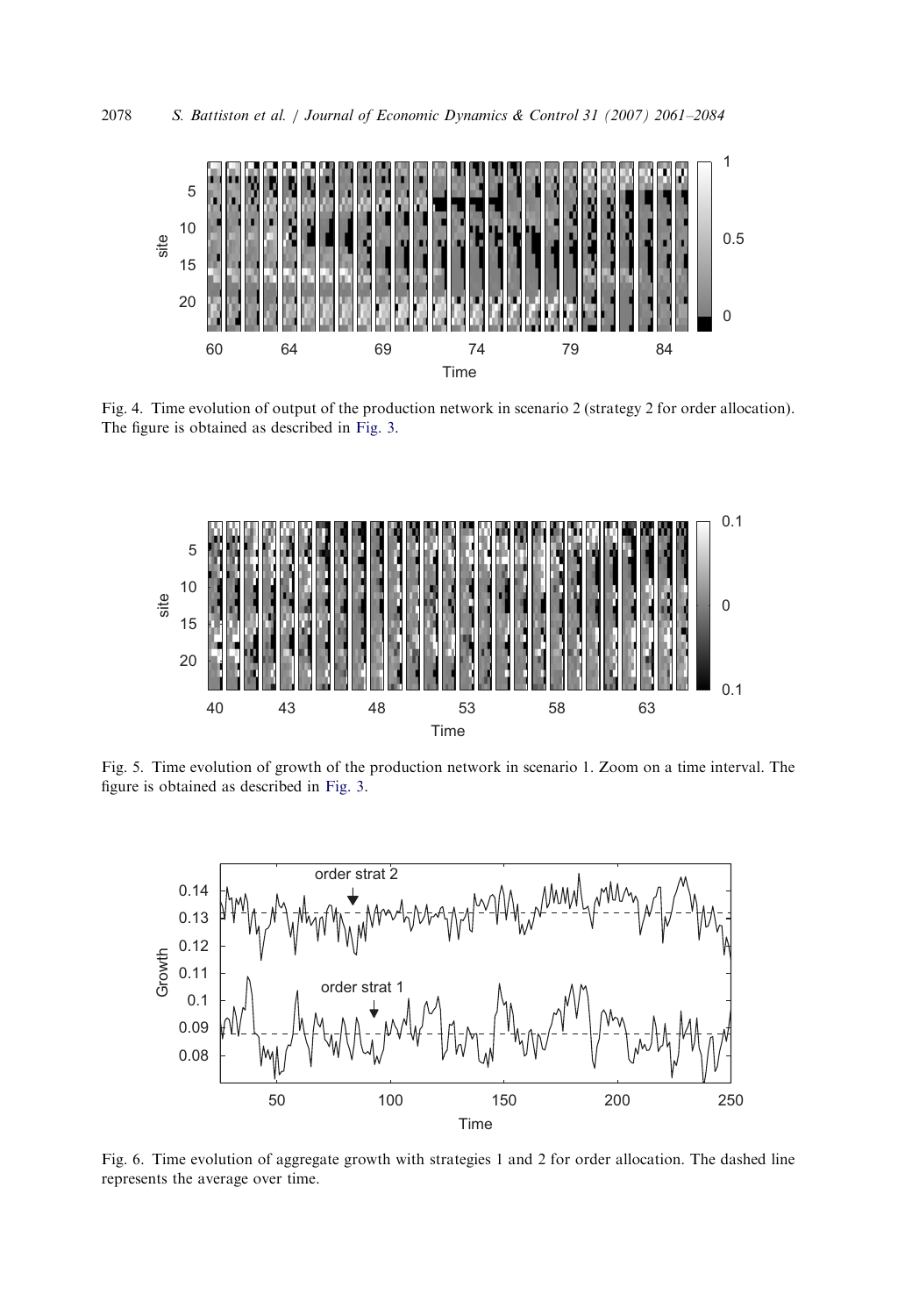<span id="page-18-0"></span>

Fig. 7. Time evolution of logarithm in base 10 of aggregate output with strategies 1 and 2 for order allocation.



Fig. 8. Time evolution of de-trended aggregate output with strategies 1 and 2 for order allocation (see text).

some diversity in the portfolio of suppliers. However, a more sophisticated strategy for allocating orders requires firms to know how much production capacity is left to each supplier, which in turn requires a non-synchronous allocation of orders and therefore a different setting for the model. The aim of the present work is only to show that order allocation strategies do affect the aggregate output and growth.

The de-trended aggregate output,  $Y_{\text{detr}}$ , is obtained as the difference between the time series of the logarithm in base 10 of the aggregate output and the linear fit of the time series itself:

$$
Y_{\text{detr}}(t) = \log_{10}(Y_{\text{tot}}(t)) - bt + a,\tag{31}
$$

where  $b$  and  $a$  are the coefficients obtained with linear fit. Fig. 8 refers to scenario 2 and shows irregular oscillations of a few percent.

In scenario 2, we find that the right part of the distribution of aggregate growth over time is exponential, while the left part does not display a definite trend (as shown in [Fig. 9](#page-19-0)a). The constant of the exponential decay depends on the parameter setting, but the trend is robust across the parameter range. A similar distribution is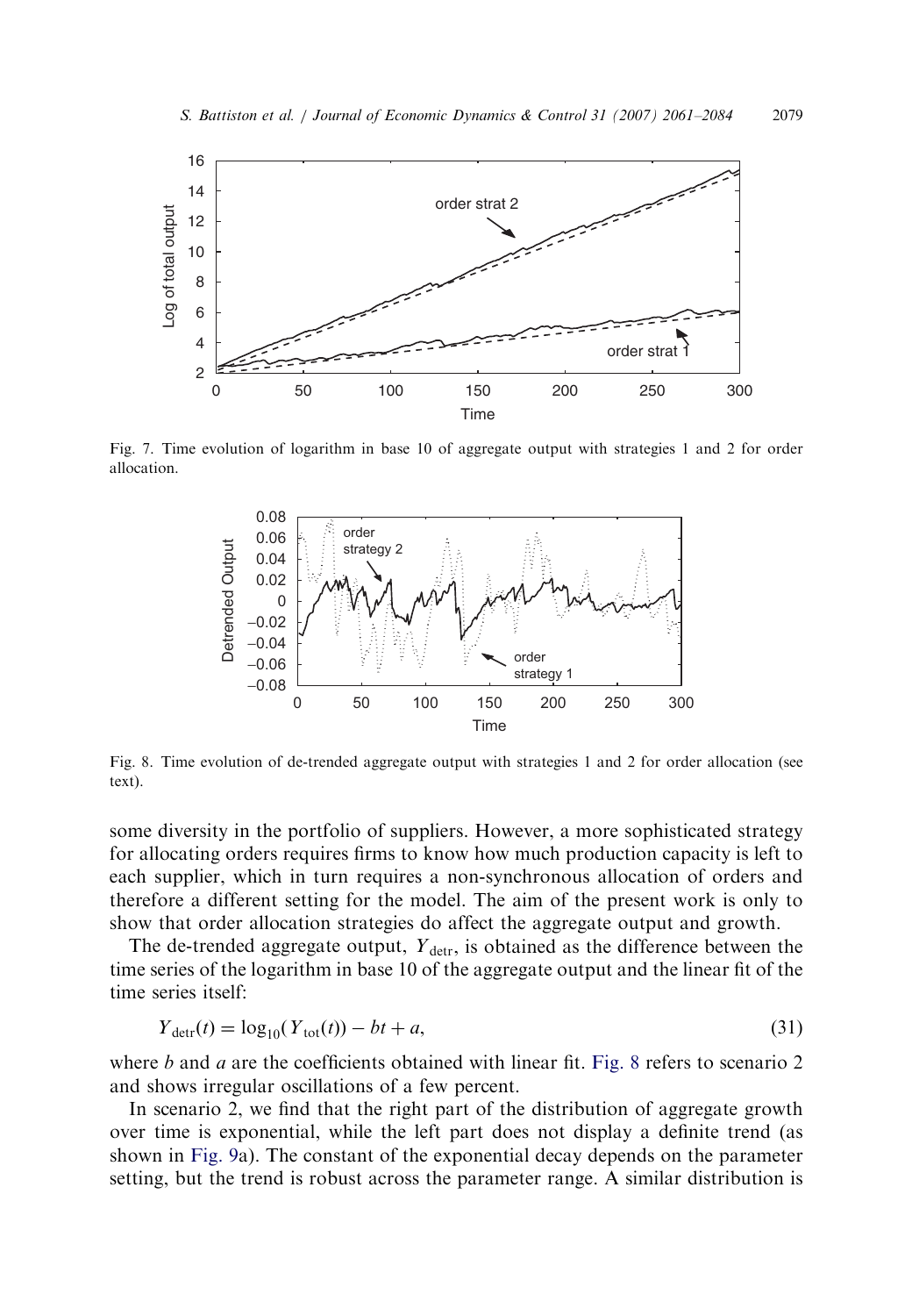<span id="page-19-0"></span>

Fig. 9. (a) Probability distribution of growth of aggregate output over time. (b) Complementary cumulative probability distribution of output across firms in the network. Strategy 2 for order allocation gives rise to a power low tail with exponent 2.02. Strategy 1 gives raise to a less heterogeneous distribution.

also found for the distribution of growth across firms (not shown). In contrast, empirical works have found that growth follows a Laplace distribution ([Delli Gatti](#page-22-0) [et al., 2005](#page-22-0)), which is a symmetric exponential distribution. Therefore, some further analytical work is needed to understand to origin of this discrepancy.

The heterogeneity of output across firms is measured by the complementary cumulative distribution. As we observe in Fig. 9b, the order allocation strategy also affects the shape of output distribution. As expected, strategy 1 gives rise to a less heterogeneous distribution than strategy 2. In particular, with strategy 2 the right tail of the distribution follows a power law with exponent 2.02. The value of the exponent, which is consistent with empirical values for size distribution of firms, was found not to be critically sensitive to the range of values of the parameters. A thorough investigation of the dependence of such exponent from the parameters is beyond the scope of this paper.

## 4.3. Scenario 3: impact of dynamic interest rate

We want now to explore, albeit in a very preliminary way, the potential impact of endogenously determined interest rate changes on the dynamics of the system. When a borrowing firm goes bankrupt, the non-performing loan negatively affects the lender's balance sheet. The lender, in turn, could react by pushing up the interest rate charged to other borrowers in an effort to offset the potential loss. In order to capture this effect, we assume that an increase in bankruptcy risk leads to an increase in interest rate and therefore in production costs. Therefore, the production cost for firm  $i$  must be multiplied by the factor

$$
1 + \eta^{\text{loc}} \frac{\sum_{j \in \text{failed neighbor}} Y_j(t_j^*)}{\sum_{k \in \text{all neighbor}} Y_k(t)} + \eta^{\text{glob}} \frac{\sum_{j \in \text{failed firms}} Y_j(t_j^*)}{\sum_{k \in \text{all firms}} Y_k(t)},
$$
\n(32)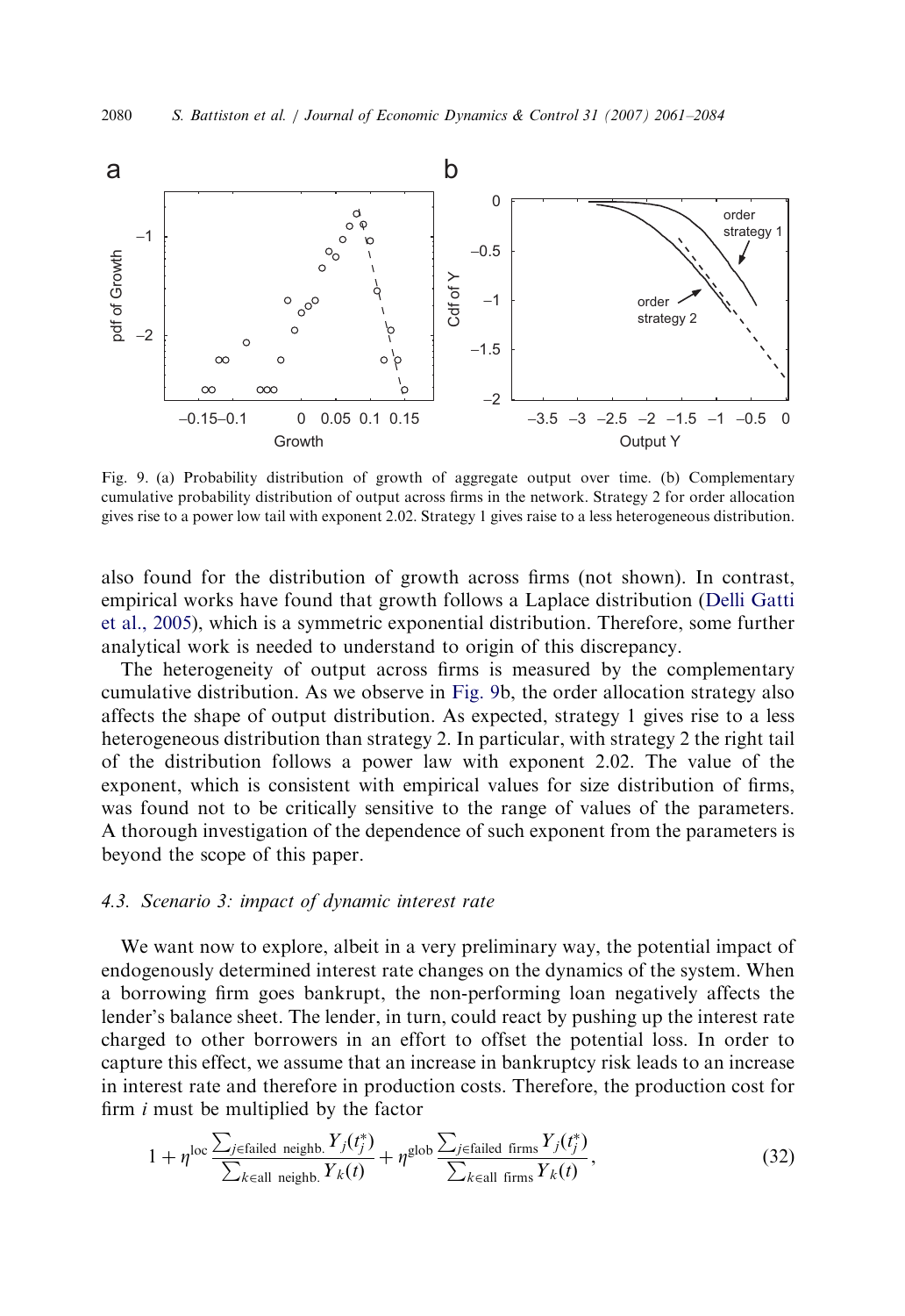

Fig. 10. Time evolution of output of the production network in scenario 3 (strategy 2 for order allocation and dynamic interest rate). The figure is obtained as described in [Fig. 3.](#page-16-0)



Fig. 11. Time evolution of logarithm in base 10 of aggregate output in scenario 3.

where parameters  $\eta^{\rm loc}$  and  $\eta^{\rm glob}$  measure the influence of bankruptcies in the neighborhood and in the whole network, respectively. The second term in Eq. (32) represents the fraction of output lost because of the bankruptcies among firms connected to *i*.  $Y_j(t_j^*)$  is the value of the output of firm *j* at the moment when it went bankrupt. The third term in the equation concerns the output lost because of bankruptcies everywhere in the network.

We present the results of a third set of simulations (scenario 3) in which the order strategy is as in scenario 2, while production costs are affected, as described above, by bankruptcies in the neighborhood and/or everywhere in the network. In scenario 2, firms are adaptive and occasional bankruptcies would not give rise to significant avalanches. However, in the presence of a strong enough local and global impact on the interest rate ( $\eta^{\text{loc}}$  and  $\eta^{\text{glob}}$  equal 1.25 and 0.75, respectively), we observe that some bankruptcies trigger local avalanches, which in turn facilitate the onset of bankruptcies elsewhere in the network (Fig. 10).

The aggregate output is still exponentially growing in time, but is characterized by phases of higher and lower growth (Fig. 11), which is also visible in the de-trended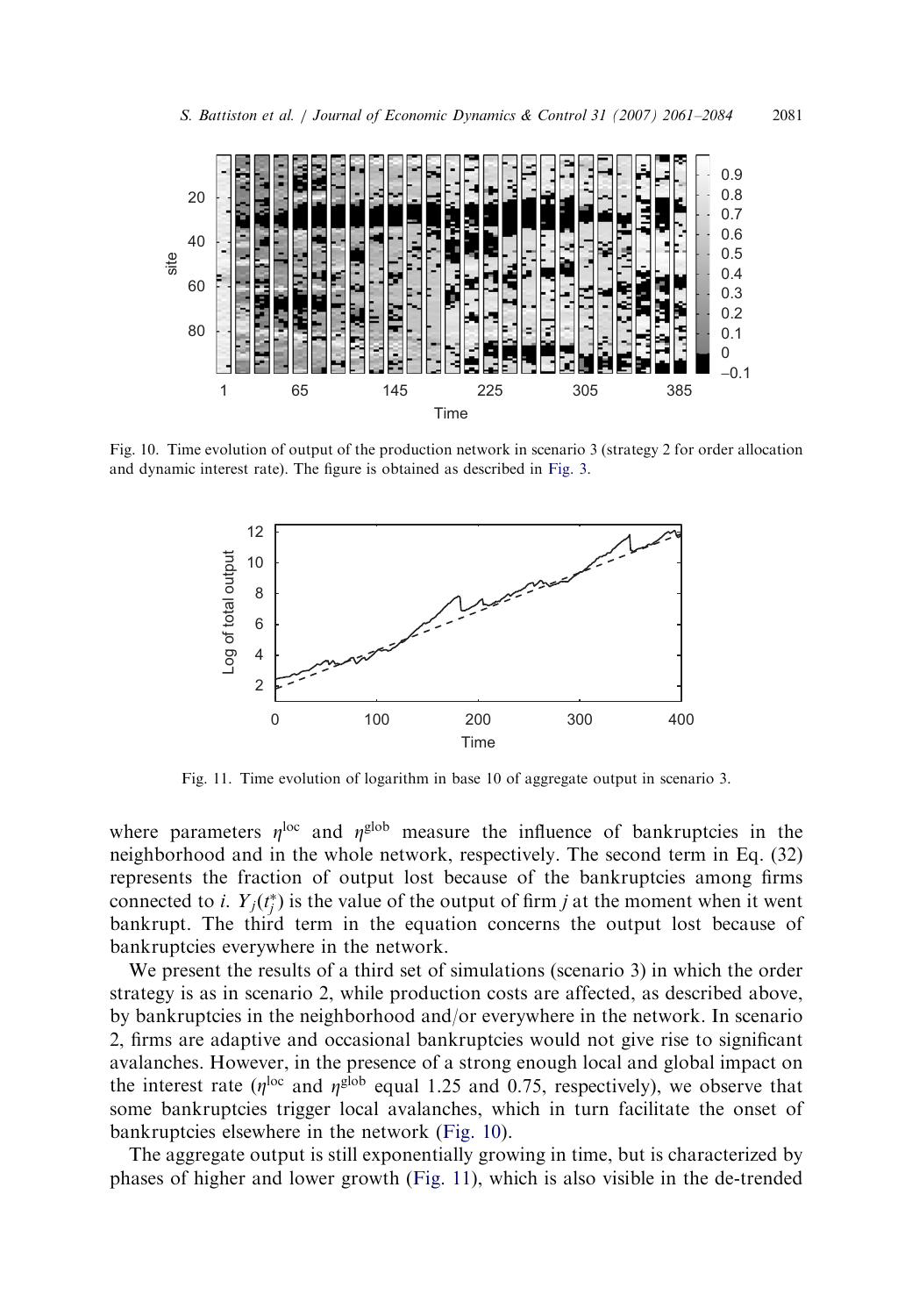

Fig. 12. Time evolution of de-trended aggregate output in scenario 3.



Fig. 13. Time evolution of aggregate growth in scenario 3. The dashed line represents the average over time.

output (Fig. 12) and in the aggregate growth (Fig. 13). Overall, the dynamics of the interest rate induces endogenously the onset of oscillations and instabilities in the system.

## 5. Conclusions

In this paper we have developed a general framework to represent a networked economy in order to explore the effects of local interaction among firms connected by production and credit ties. The framework can yield avalanches of bankruptcies in the presence of delayed payments (trade credit) and costs due to failures in supply. Previous models ignore local interaction so that the propagation of bankruptcies is activated only by means of global coupling: the more firms fail, the higher the interest rate for all, hence the more they fail. Therefore, this paper provides a novel and alternative mechanism for the propagation of failures.

Within the proposed framework, we have implemented and simulated a specific model in which fluctuations of aggregate output – around a trend of exponential growth – emerge from the evolution in space and over time of the local interaction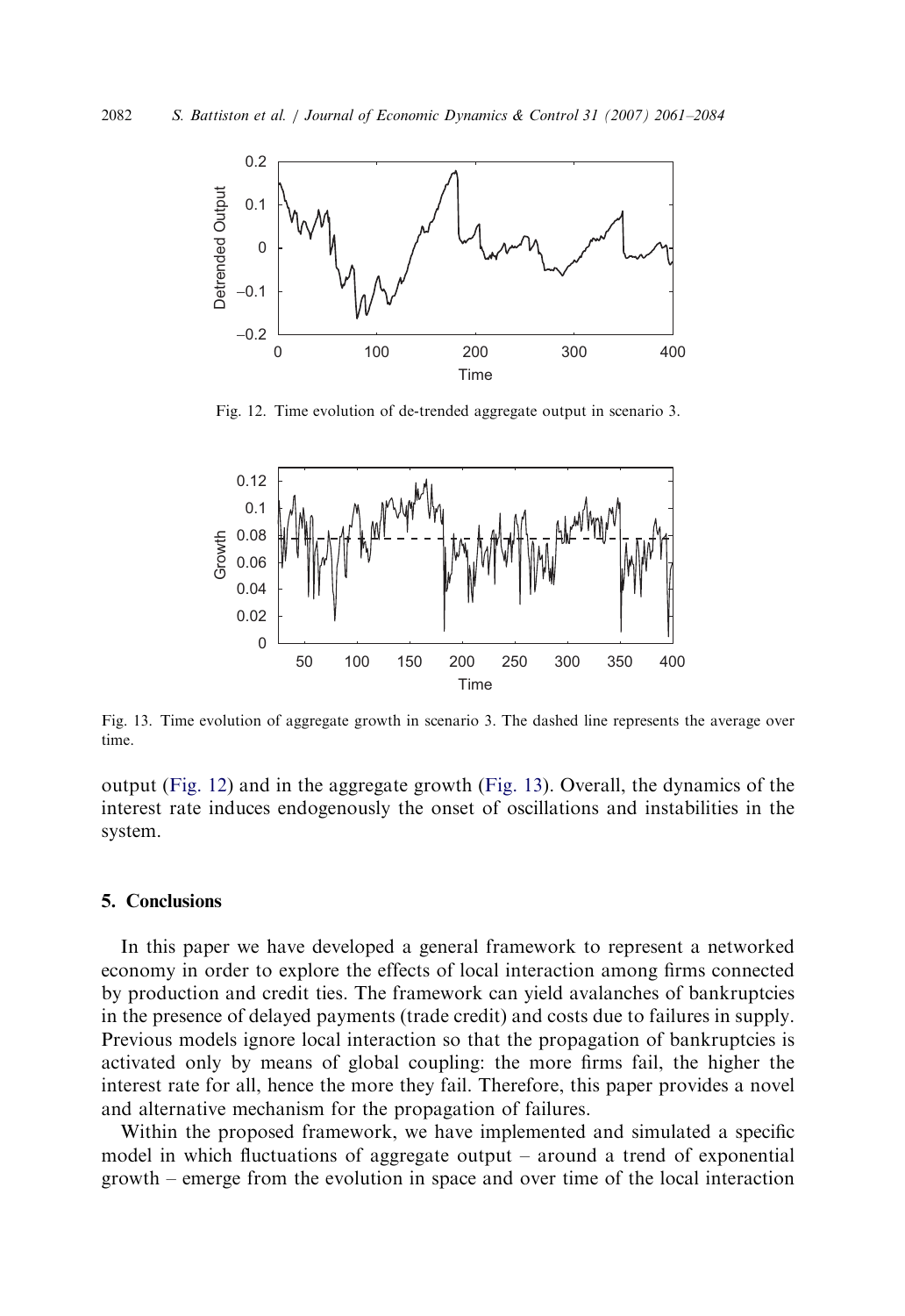<span id="page-22-0"></span>among firms. A certain number of stylized facts can also be reproduced in a quite straightforward way. The calibration and validation of the model in the light of real world data is an issue to be dealt with accurately in a follow up of the present paper.

Adjusting the interaction rules assumed in the model, it is possible to investigate the role of the main factors involved in models of financial fragility and address the following issues:

- (1) The role of trade–credit relationships in the propagation of bankruptcies.
- (2) The role of interest rate and policies to prevent the occurrence of large avalanches.
- (3) The role of the structure of the network of interactions.
- (4) Policies to make such structure more robust against large avalanches.

In this paper we have started addressing the first two issues. In future developments we will address the third one and further investigate the first two. In conclusion, we believe that this framework opens the way to a novel class of models for endogenous business fluctuations based on firm–firm interaction and trade–credit relationships.

#### Acknowledgments

S.B. acknowledges the CNRS fellowship at CAMS, EHESS, 75006 Paris, France, which supported part of this work, as well as the European project MMCOMNET, IST contract no 12999. S.B., D.D.G and M.G. acknowledge the EXYSTENCE Thematic Institute CHIEF (held at Univ. Polit. d.le Marche, Ancona, Italy in May 2005 for supporting this collaboration).

#### **References**

Allen, F., Gale, D., 2000. Financial contagion. Journal of Political Economy 108.

- Bak, P., Chen, K., Scheinkman, J., Woodford, M., 1993. Aggregate fluctuations from independent sectoral shocks: self-organized criticality in a model of production and inventory dynamics. Ricerche Economiche 47, 3–30.
- Biham, O., Malcai, O., Levy, M., Solomon, S., 1998. Generic emergence of power law distributions and Lévy-stable intermittent fluctuations in discrete logistic systems. Physical Reviews E 58, 1352 ([http://](http://xxx.lanl.gov/abs/adap-org/9804001)  $xxx.lanl.gov/abs/adap-org/9804001$ .
- Boissay, F., 2006. Credit chains and the propagation of financial distress. European Central Bank Working Paper, 573.
- Delli Gatti, D., Di Guilmi, C., Gaffeo, E., Giulioni, G., Gallegati, M., Palestrini, A., 2005. A new approach to business fluctuations: heterogeneous interacting agents, scaling laws and financial fragility. Journal of Economic Behavior and Organization 56 (4),  $489-512$  (<http://arxiv.org/abs/cond-mat/0312096>).
- Elligsen, T., Burkart, M., 2002. In-kind finance. LSE Financial Markets Group Discussion Paper, 421.
- Greenwald, B., Stiglitz, J., 1993. Financial market imperfections and business cycles. Quarterly Journal of Economics 108, 77–114.
- Hahn, F.H., Solow, R., 1995. A Critical Essay on Modern Macroeconomic Theory. MIT Press, Cambridge, MA.